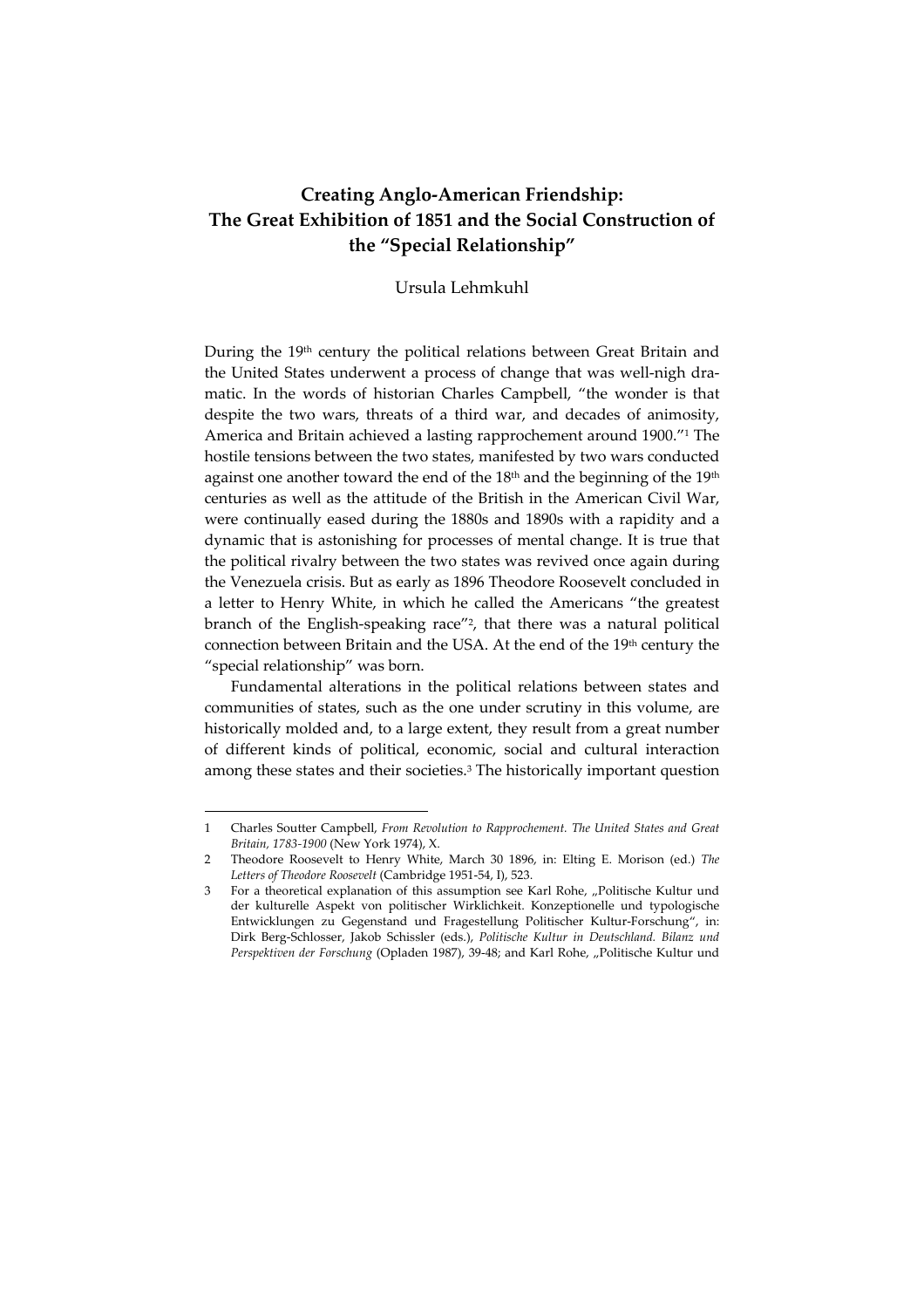is how these changes in the perception and assessment of the relationship came about. What were the ideational or ideological, normative and cultural underpinnings of this particular bond between Great Britain and the United States, which marked the political history of the 20<sup>th</sup> century so strongly? How did this bond evolve during the 19<sup>th</sup> century? Through which cultural channels were the new interpretational models spread and consolidated? Which mediators and transmitters were involved?

The relevant scholarship does not satisfactorily answer these questions. Whereas the political relations between Great Britain and the United States in the 19<sup>th</sup> century have been studied rather extensively, the cultural dimensions and foundations of the emerging "special relationship" that we are focusing on have been neglected, the *cultural turn* in historical scholarship notwithstanding.4 One of the major reasons for this is the fact that the analysis of cultural dimensions of the political sphere still poses challenging analytical problems reflecting the difficult hermeneutic processes connected to the historical reconstruction and interpretation of cultural and cognitive change.<sup>5</sup>

The following attempt to reconstruct the cultural and social construction of the "special relationship" during the second half of the 19<sup>th</sup> century tries to tackle the epistemological and methodological challenges by blend‐ ing sociological institution theories with hypotheses and research perspec‐ tives developed by the cultural transfer approach. The latter claims that national cultures do not represent closed systems but open ones. It is argued that these national systems are shaped in a process of permanent confrontation with foreign cultures by means of appropriation and rejec-

ihre Analyse: Probleme und Perspektiven der politischen Kulturforschung", *Historische Zeitschrift*, 250 (1990), 339‐346.

<sup>4</sup> For the history of 19th century diplomatic relations between Great Britain and the United States see Henry Cranbrook Allen, *Great Britain and the United States. A History of Anglo‐ American Relations* (New York 1955); Herbert G. Nicholas, *The United States and Great Britain* (Chicago 1975); William Clark, *Less than Kin. A Study of Anglo‐American Relations* (London 1957); Stuart Anderson, *Race and Rapprochement. Anglo‐Saxonism and Anglo‐ American Relations, 1885‐1904* (Rutherford 1981); David H. Burton, *British‐American Di‐ plomacy, 1895‐1917. Early Years of the Special Relationship* (Malabar 1999); Charles Soutter Campbell, *Anglo‐American Understanding, 1898‐1903* (Baltimore 1965); Charles Soutter Campbell, *The Transformation of American Foreign Relations, 1865‐1900* (New York 1976); Fred M. Leventhal, Roland Quinault (eds), *Anglo‐American Attitudes. From Revolution to Partnership* (Aldershot 2000); Howard Jones, Donald A. Rakestraw, *Prologue to Manifest Destiny. Anglo‐American Relations in the 1840s* (Wilmington 1997).

<sup>5</sup> See Thomas Mergel, Überlegungen zu einer Kulturgeschichte der Politik, *Geschichte und Gesellschaft*, 28, 4 (2002), 574‐606; Michael Werner, Bénédicte Zimmermann, "Vergleich, Transfer, Verflechtung. Der Ansatz der Histoire croisée und die Herausforderung des Transnationalen", *Geschichte und Gesellschaft* 28, 4 (2002), 607‐636.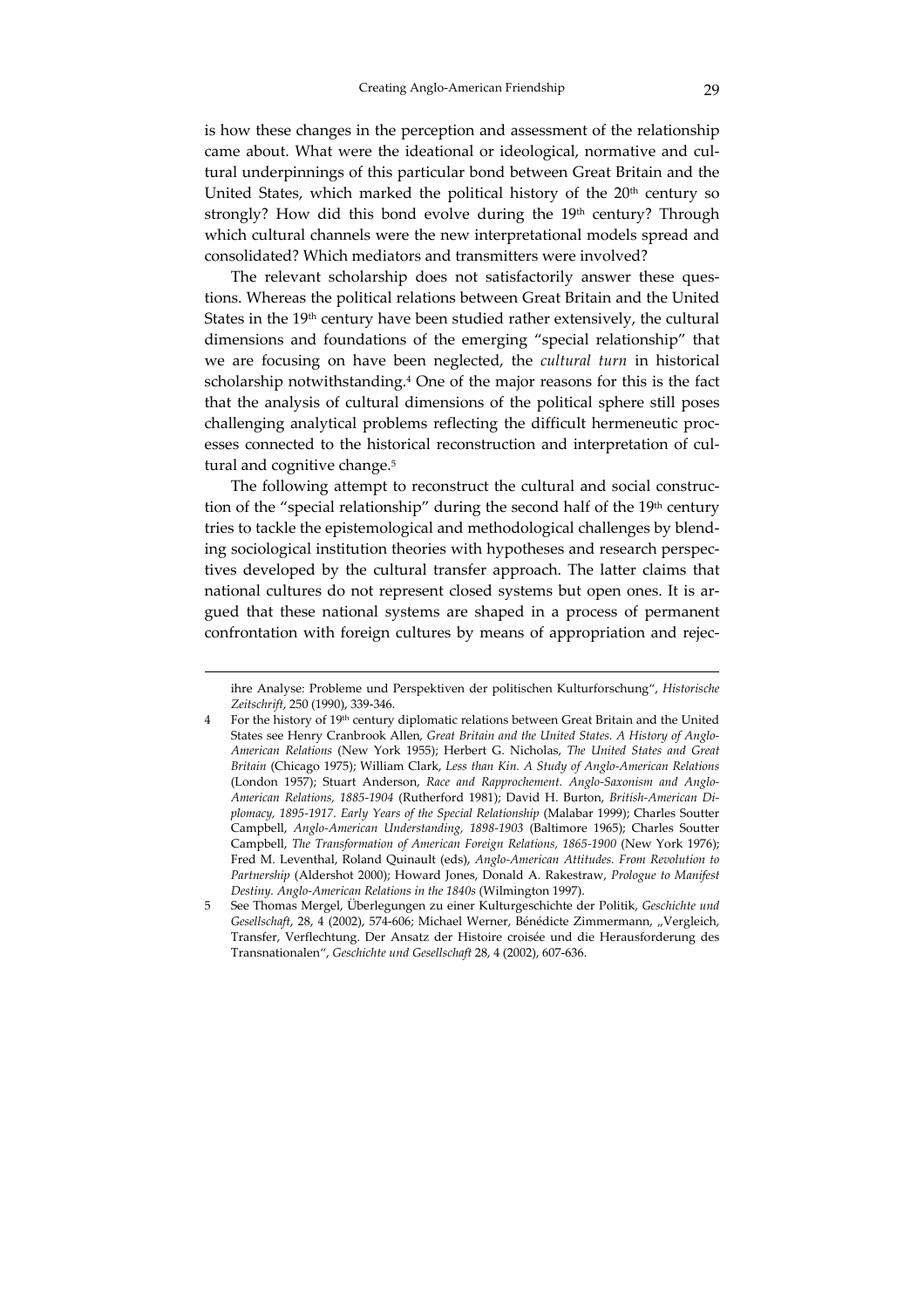tion.<sup>6</sup> Hence historical change and development of national systems depend upon these processes. The question is, however, how to capture these historical processes. It is at this point that institution theories come in. Institution theories can be used as bridging concepts that offer access to an analysis of the interdependence of social and cultural behavior, modes of communication, and social order. <sup>7</sup>

By referring to institution theories and applying them to a  $19<sup>th</sup>$  century media event (the first world exhibition) the paper tries to reconstruct how specific social frames, communicative constructs and discourses came to harmonize their instrumental functions and symbolic meanings. Communicative events like world exhibitions that were conceived as an occasion to learn from one another, offered opportunities for political and cultural elites to discuss new ideas and present new patters of interpretation. World exhibitions sustained and strengthened these new concepts by mechanisms of visualization. These mechanisms also helped to spread new modes of interpreting social reality and of establishing them as social and cultural facts.

Heuristically the blending of the two approaches expresses itself in the analytical focus on "core ideas" (*Leitideen*) mirroring key elite discourses.8 By focusing on elite discourses as instigators and promoters of new ideas<sup>9</sup>

<sup>6</sup> Matthias Middell, "Kulturtransfer und Historische Komparatistik", *Comparativ* 1 (2000), 18; Johannes Paulmann, "Interkultureller Transfer zwischen Deutschland und Großbri‐ tannien: Einführung in ein Forschungskonzept", in: Rudolf Muhs, Johannes Paulmann, Willibald Steinmetz (eds), *Aneignung und Abwehr. Interkultureller Transfer zwischen Deutschland und Großbritannien im 19. Jahrhundert* (Bodenheim 1998), 21‐43; Johannes Paulmann, "Interkultureller Vergleich und interkultureller Transfer. Zwei Forschungsansätze zur europäischen Geschichte des 18. bis 20. Jahrhunderts", *Historische Zeitschrift* (1998), 649‐685; Hartmut Kaelble, Jürgen Schriewer (eds), *Vergleich und Transfer. Kompara‐ tistik in den Sozial‐, Geschichts‐ und Kulturwissenschaften* (Frankfurt, New York 2003).

<sup>7</sup> See Ursula Lehmkuhl, "Diplomatiegeschichte als internationale Kulturgeschichte: An‐ sätze, Methoden und Forschungsergebnisse zwischen Historischer Kulturwissenschaft und soziologischem Institutionalismus", *Geschichte und Gesellschaft* 37 (2001), 394‐423. For an introduction to sociological institution theory see Hermann L. Gukenbiehl, "Institution und Organisation", in: Hermann Korte, Bernhard Schäfers (eds), *Einführung in Hauptbegriffe der Soziologie* (Opladen 1993), 95‐110; Peter L. Berger, Thomas Luckmann, *Die gesellschaftliche Konstruktion der Wirklichkeit* (Frankfurt a. M. 1972); Gert Melville, *In‐ stitutionen und Geschichte. Theoretische Aspekte und mittelalterliche Befunde* (Köln 1992); Gerhard Göhler et al. (eds), *Politische Institutionen im gesellschaftlichen Umbruch. Ideenge‐ schichtliche Beiträge zur Theorie politischer Institutionen* (Opladen 1990).

<sup>8</sup> Rainer M. Lepsius, *Interessen, Ideen und Institutionen* (Opladen 1990).

See Karl Rohe's distinction between "politischer Deutungskultur" and "politischer Soziokultur": Rohe, "Politische Kultur und ihre Analyse", 339‐346. Rohe argues that on the level of political culture as political worldview (Deutungskultur) ideas about the political world are either still in the folder of the political designer or are in the process of being passed back and forth between the political and the cultural system. Since elite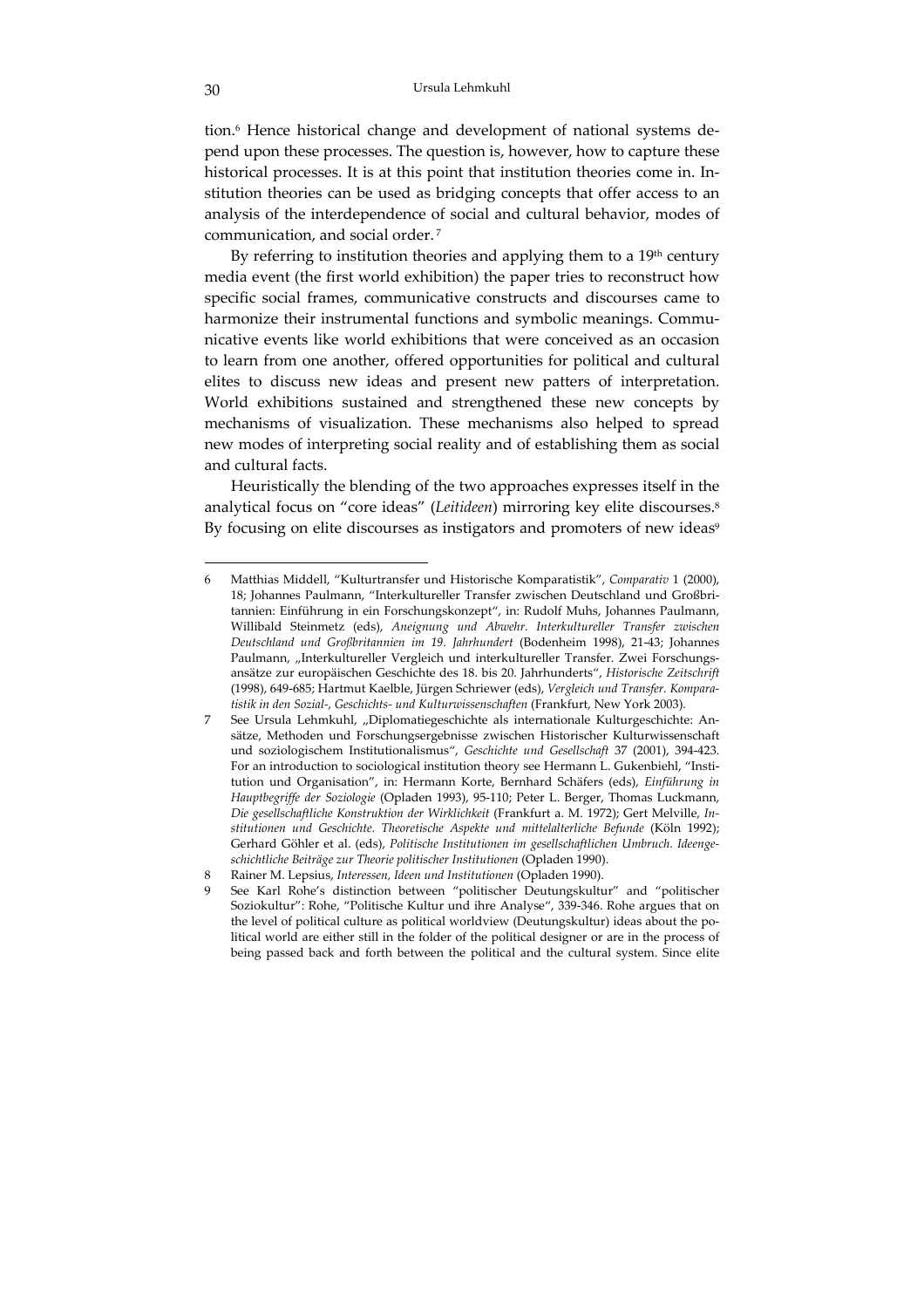the article tries to reflect the institutional effects of world exhibitions as communicative events and mediating agencies triggering discourses which served as a forum for the negotiation of the concept of 'special relations' between Great Britain and the United States. Reports about the par‐ ticipation of the United States and Britain, their contributions, their failures and successes at the Crystal Palace Exhibition in London 1851, formulating and designing the concept of 'special relations', were molded by certain intellectual contexts. Core ideas served as a discursive umbrella structur‐ ing the communication processes before, during and after the exhibition. The reinterpretation of Anglo-American relations caused by the communicative event 'Crystal Palace Exhibition' was thus attached to longer‐range perspectives and concepts. They were 'institutionalized'. The institutional character of world exhibitions comprising certain rules and practices – like public demonstrations of new inventions – together with its function as a media event producing an enormous extent of press coverage all over the world induced the institutionalization of new ideas in the context of existing and longer-lasting discourses. Both aspects were interrelated and reinforced each other. Hence, the analysis of world's fairs as institutions and communicative events helps to explain the historical processes of mental and perceptional change and the sustainability and longevity of new ideas.

# **Imagining a Gobal Community: World Exhibitions as a Nineteenth Century Communicative Event**

The London *Exhibition of the Works of Industry of all Nations* of 1851, as the Great Exhibition was officially titled, brought 14.000 representatives from 27 countries to London. They put together a hitherto unparalleled global collection of all kinds of different products. Its international and universal appeal attracted more than six million visitors, from 1 May to 31 October 1851. Most of these visits took place on the Shilling Days, Mondays to Thursdays, from 26 May onwards. Ever since the 1851 Crystal Palace Ex‐ hibition in London international exhibitions constituted global public spaces where visitors, journalists, and representatives of state governments communicated with one another, negotiated shared questions about human progress and articulated discourses on the future. Therefore World's Fairs were more than just a central forum for the developing

discourses reflect world views of potential political designers they offer the opportunity to detect at a very early stage those attitudes, mentalities and habits that are in flux and that might change in the near future.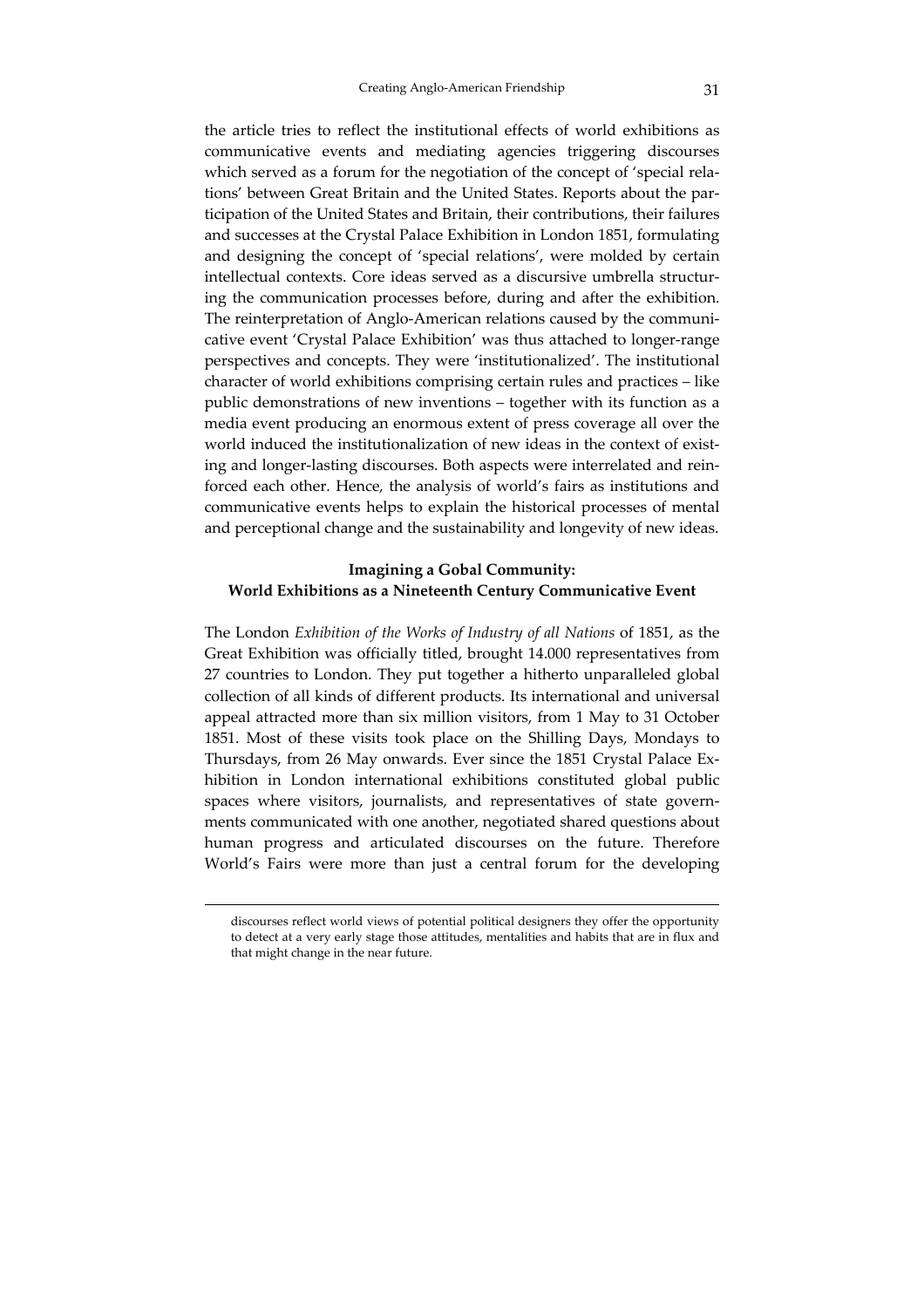global network of goods and technology exchange. According to a German governmental commission, the fair attempted to represent the "Stand‐ punkt der industriellen und künstlerischen Entwicklung der ganzen Menschheit durch Proben ihrer Erzeugnisse".10 Human progress was meant to be exhibited in a systematic and comparative manner resulting in a panorama of civilisation and culture as comprehensive as possible. On the occasion of World's Fairs politics and the economy, science and technology, education, the fine arts and entertainment all came together and were joined into a multi-layered network of relations. As promoters of peaceful competition and as a communicative event with global significance and outreach, World's Fairs contributed to the political integration in the respective host country, but also between the participating nations.<sup>11</sup> They played a significant part in the structuring and transformation of global social, cultural and political relations. In this sense the Crystal Pal‐ ace Exhibition of 1851 together with the media coverage of the event marked the beginning of a communicative process laying the foundations for the social construction of special relation between Great Britain and the United States, a process that lasted about fifty years.

The Crystal Palace Exhibition took place in a historical context that was heavily charged by the dialectic of nationalism and cosmopolitanism. In the age of emerging nationalism<sup>12</sup> these exhibitions were an instrument of national prestige and power politics which paralleled the claim of bour‐ geois internationalism to promote understanding between nations. World's Fairs were "exercises in the imagery of nationalism".13 According to Jeffrey Auerbach, the Crystal Palace Exhibition of 1851 was "the greatest defining occasion for nineteenth‐century Britons between the Battle of Waterloo in 1815 and Queen Victoria's Diamond Jubilee in 1897".14 At the

<sup>10</sup> Amtlicher Bericht über die Industrie‐Ausstellung aller Völker zu London im Jahre 1851, von der Berichterstattungs‐Kommission der Deutschen Zollvereins‐Regierungen (Berlin 1852, vol. 1 and 2; 1853 , vol. 3); quoted in vol. 1, iii.

<sup>11</sup> Wolfram Kaiser, "Die Welt im Dorf. Weltausstellungen von London 1851 bis Hannover 2000", *Aus Politik und Zeitgeschichte* 22‐23 (26. Mai 2000), 3‐10.

<sup>12</sup> Dieter Langewiesche, *Nation, Nationalismus, Nationalstaat in Deutschland und Europa* (München 2000), 35.

<sup>13</sup> Manfred Wörner, *Die Welt an einem Ort: Illustrierte Geschichte der Weltausstellungen* (Berlin 2000), 4; Utz Haltern, "Die , Welt als Schaustellung'. Zur Funktion und Bedeutung der internationalen Industrieausstellung im 19. und 20. Jahrhundert", *VfSWG* 60 (1973), 1‐40; Burton Benedict, "International exhibitions and national identity", Anthropology Today 7 (1992), 5‐90.

<sup>14</sup> Jeffrey A. Auerbach, *The Great Exhibition of 1851. A Nation on Display* (New Haven, Lon‐ don 1999), 4; Peter H. Hoffenberg, *An Empire on Display. English, Indian, and Australian Exhibitions from the Crystal Palace to the Great War* (Berkeley 2001), xiv; Michael Leapman, *The World for a Shilling. How the Great Exhibition of 1851 Shaped a Nation* (London 2001), 1.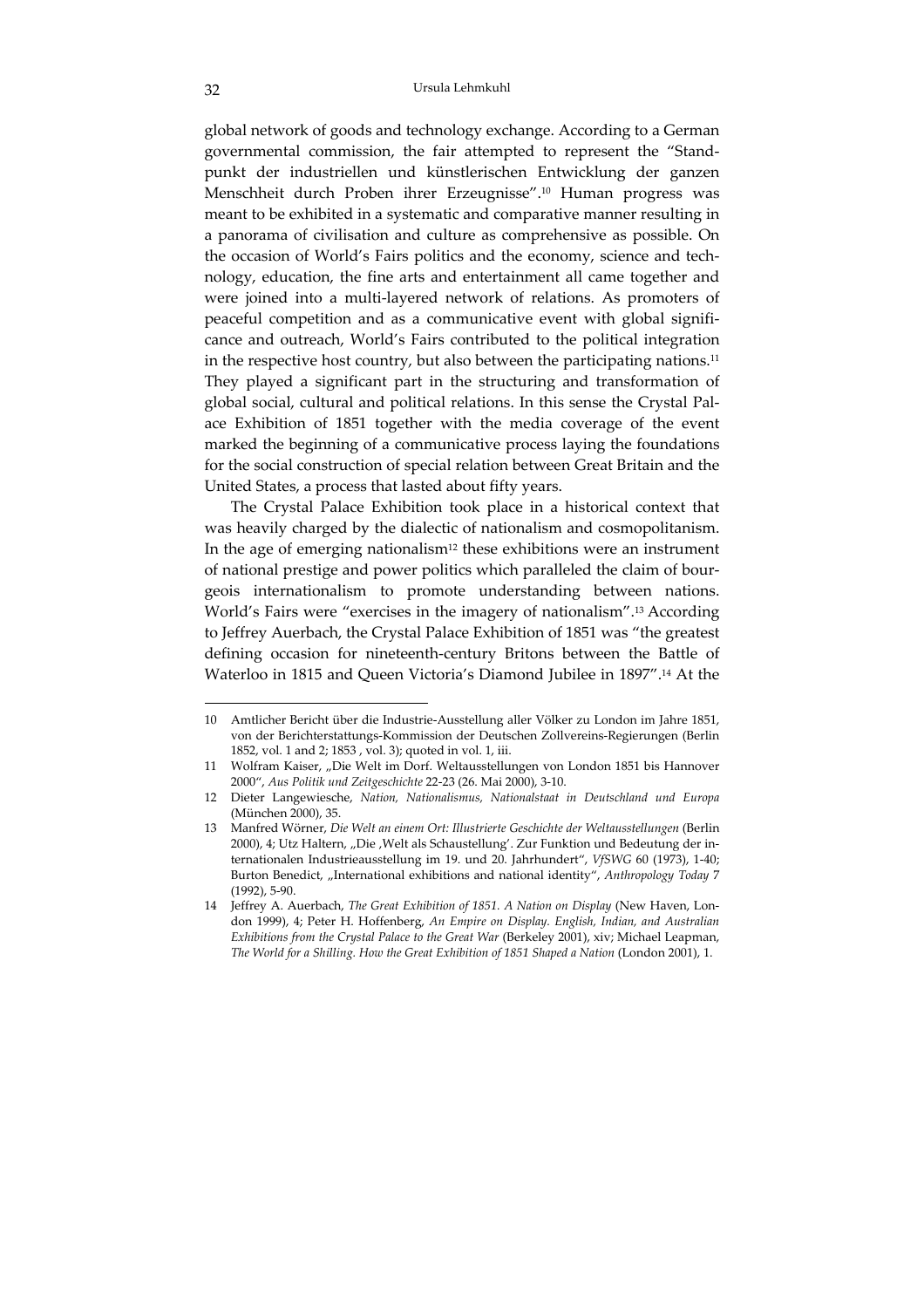same time it was – in the words of Prince Albert, the chairman of the *Royal Commission* responsible for organizing the exhibition<sup>15</sup> – conceived to "promote all branches of human diligence and the fortification of peace and friendship among all nations on earth."16 The exhibition's conception and objectives mirrored a variety of different philosophical schools that dominated the bourgeois worldview of the era and laid the foundation for the international spirit of the second half of the 19<sup>th</sup> century: cosmopolitanism, pacifism, liberalism and utilitarianism constituted the philosophical soil for the Crystal Palace Exhibition. It would be hard to find another medium in which nationalistic goals were pursued in such a conspicuous way disguised in concepts and discourses of cosmopolitanism and international peace.

The dialectic of nationalism and cosmopolitanism also characterized the discursive setting in which British and American self‐perception and the assessment of the other during the Crystal Palace Exhibition of 1851 took place. The social construction of Anglo‐American relations as well as the respective British and American perception of the Self and the Other before and during the exhibition was framed by three "core ideas" which can be characterized as signifiers of the dialectics of nationalism and cosmopolitanism: the debate on free trade as a principle for international order and peace; the concepts of utilitarianism and functionalism as new modes of interpreting cultural and civilizational progress; and individual‐ ism and 'democratic government' as promoters of technological advancement. Following these three core ideas and the discourses they triggered the content and structure of those communication processes, in the course of which Great Britain and the United States began imagining mutual rela‐ tions as 'special', can be reconstructed in an exemplary manner. The fol‐ lowing story of the emergence of the Anglo‐American "special relation‐ ship" is thus told as an interrelated process of socio-economic, sociocultural and socio‐political convergence.

<sup>15</sup> For more information on the history of the Royal Commission see Hermione Hobhouse, *The Crystal Palace and the Great Exhibition. A History of the Royal Commission for the Exhibi‐ tion of 1851* (London 2002).

<sup>16</sup> Quoted in Winfried Kretschmer, *Geschichte der Weltausstellungen* (Frankfurt a.M. 1999), 19.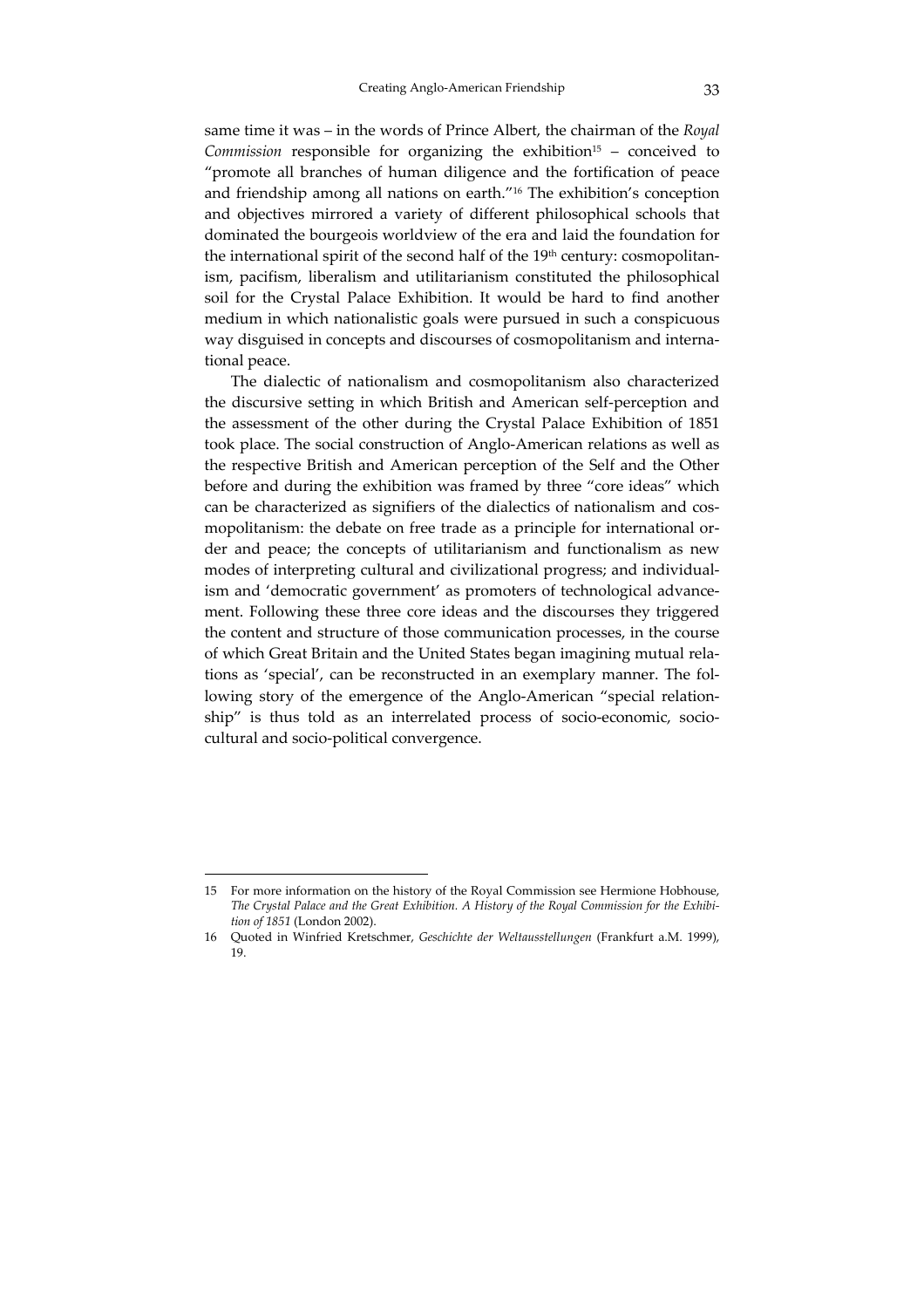### **Free Trade, Utilitarianism and Republicanism: The Cognitive Framing of the "Special Relationship"**

#### *Liberalism and Free Trade*

The Great Exhibition marked the beginning of a process that was charac‐ terized by the industrial development of the Western world and the emergence of a global economic and transport system. Both formed the basis of the modern world economy developing under the sign of free trade during the second half of the  $19<sup>th</sup>$  century.<sup>17</sup> In that sense, already Franz Schnabel characterized the Great Exhibition as a symbol of the "Einheit der abendländisch‐nordamerikanischen Wirtschaftskultur" (the unity of the occidental‐North American economic culture).18 With its emphasis on the significance of industry, the Great Exhibition became a role model for all similar events to come.<sup>19</sup> The organizers of the Great Exhibition were convinced that peaceful competition between nations would promote the pro‐ gress of civilization to the benefit of all human beings. With these and similar arguments the representatives of the *Royal Commission* tried to se‐ cure public support and participation.

'Free trade' was the economic framework in which – as the proponents of free trade argued – internationalism and liberalism would take shape and on which peaceful competition between nations was based. The vast majority of the members of the *Royal Commission* were supportive of political reform and committed to free trade. They were convinced that low tariffs and the removal of custom barriers would strengthen international trade and thereby increase prosperity at home.<sup>20</sup> The most prominent advocates of free trade in the *Royal Commission* were Robert Cobden, a textile manufacturer, and Robert Peel the former Prime Minister, who in 1846 succeeded in abolishing the *Corn Laws* against the firm resistance of the

<sup>17</sup> A. G. Hopkins, *Globalization in World History* (New York 2002); Knut Borchardt, *Globalis‐ ierung in historischer Perspektive* (München 2000); Kevin H. OʹRourke and Jeffrey G. Wil‐ liamson, *Globalization and History: The Evolution of a Nineteenth‐Century Atlantic Economy* (Cambridge 1999).

<sup>18</sup> Franz Schnabel, *Deutsche Geschichte im neunzehnten Jahrhundert*, vol. 2 (Freiburg 1950), 439‐440.

<sup>19</sup> Louise Purbrick, "Introduction", in: Louise Purbrick (ed.), *The Great Exhibition of 1851. New interdisciplinary essays* (Manchester 2001), 2‐3; Wörner, *Die Welt an einem Ort*, 1.

<sup>20</sup> For more details about the free trade debate within the *Royal Commission* see Auerbach, *The Great Exhibition 1851*, 56‐64; Wolfram Kaiser, "Inszenierung des Freihandels als welt‐ gesellschaftliche Entwicklungsstrategie: Die 'Great Exhibition' 1851 und der politische Kulturtransfer nach Kontinentaleuropa", in: Franz Bosbach, John R. Davis (eds), *Die Wel‐ tausstellung von 1851 und ihre Folgen* (München 2002), 163‐180.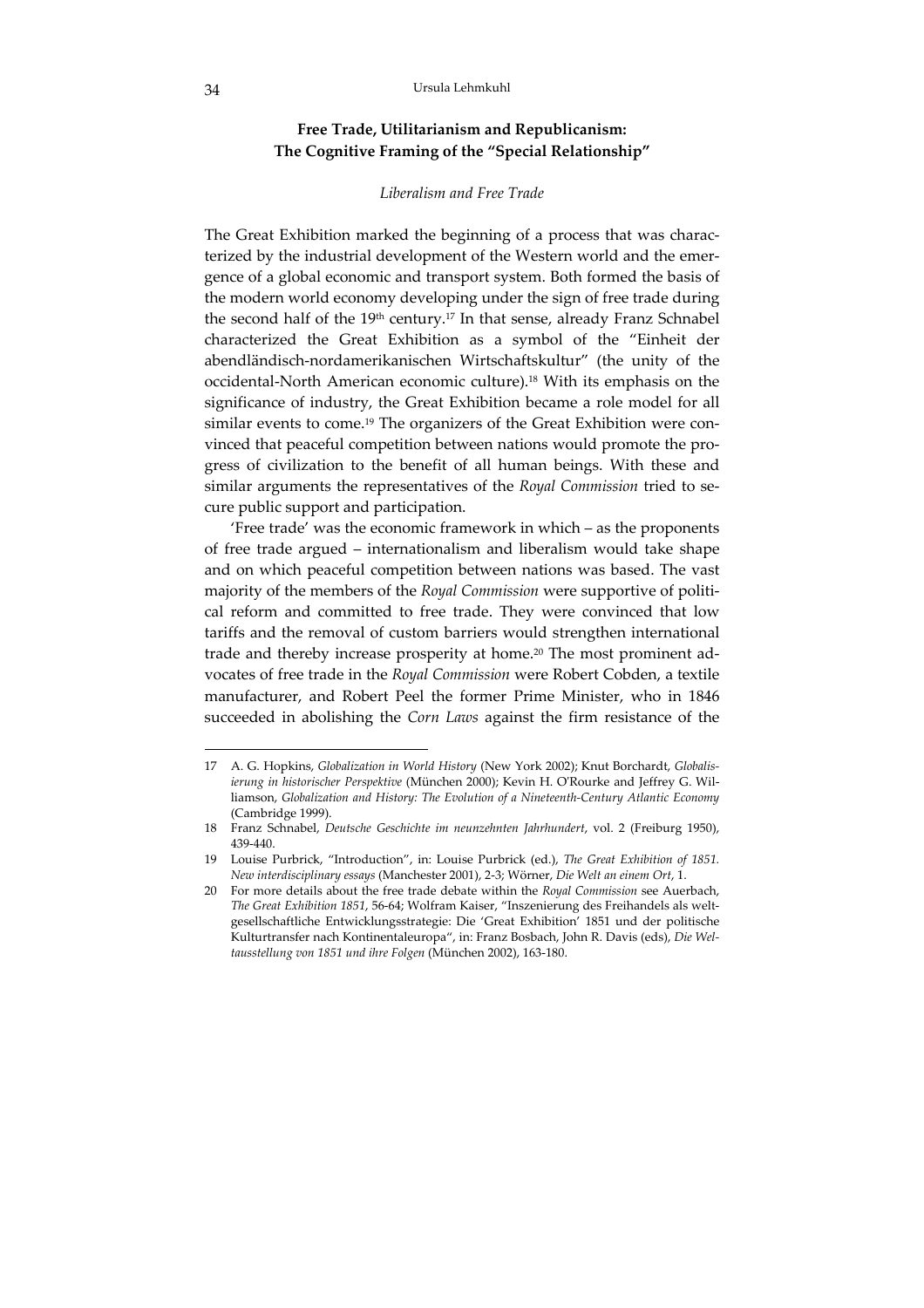landed interests. As a reflection of the Commission's non-partisan character supporters of the *Protectionist Party* were represented as well, for example William Thompson and Thomas Baring, both members of parliament, or Philip Pusey, founder of the Royal Agricultural Society.21 Due to the neutral character of the *Royal Commission* and the necessity to secure a broad public support for the exhibition free trade was not openly propa‐ gated. Instead of speaking of free trade the members of the commission agreed to talk about "commercial freedom".<sup>22</sup> While the Royal Commissioners promoted the exhibition on a variety of grounds, free trade was without doubt one of the most influential argument supporting the endeavor to bring manufacturers from all over the world to London.

Not only in Britain had an advocate of free trade like Robert Peel been able to become head of government. Also in the United States free trade proponents had gained political strength when presidential candidate James K. Polk won the election in 1844. With the support of Treasury Secretary Samuel Walker, Polk initiated a campaign for tariff reform that his political opponents correctly considered an open attack on the "American System".23 From the introduction of the *Walker Tariff* in 1846 until the Civil War the protection of American infant industries through high tariffs was anathema in politics.24

<sup>21</sup> Among the members of the *Royal Commission* were: Prince Albert (President); Earl Gran‐ ville (Vice President); Duke of Buccleuch; Earl of Ellesmere, President of the Royal Asiatic Society; the Rector of King's College in Aberdeen; Earl of Rosse, President of the Royal Society; Lord John Russell, Prime Minister; Lord Stanley (Earl of Derby), Leader of the Opposition; Robert Peel MP; Thomas Baring MP, Chairman of Lloyds and Baring Brothers; Charles Barry, Architect; Thomas Bazley, Chairman of the Manchester Cham‐ ber of Commerce; Richard Cobden MP, Leader of the Anti-Corn Law League; William Cubitt, President of the Institute of Civil Engineers; Charles Lock Eastlake, President of the Royal Academy; Archibald Galloway, Chairman of the East India Company; Thomas Field Gibson, Spitalfield Silk Merchant; William Gladstone MP; John Gott, Leeds Wool Manufacturer; Henry Labouchere MP, President of the Board of Trade; Samuel Jones Loyd (Baron Overstone), Chairman of Jones, Lloyd, and Company; Charles Lyell, President of the Geological Society; Philip Pusey MP, Founder of the Royal Agricultural Society; William Thompson MP, Alderman of the City of London; Richard Westmacott, Sculptor, Marble Arch Reliefs. For a detailed prosopographic description of the composition of the commission see Hobhouse, *The Crystal Palace and the Great Exhibition*, 14‐17; Auerbach, *The Great Exhibition of 1851*, 28‐31.

<sup>22</sup> Auerbach, *The Great Exhibition 1851*, 58.

<sup>23</sup> Samuel Eliot Morison, Henry Steel Commager, *The Growth of the American Republic*, vol. 1 (Oxford: Oxford University Press, 7th printing, 1957), 439; Andreas Etges, *Wirtschaftsna‐ tionalismus. USA und Deutschland im Vergleich, 1815‐1914* (Frankfurt 1999), 160‐216.

<sup>24</sup> Both, the lasting economic growth and the fact that the Democrats, with only short interruptions, held a majority in Congress, contributed to the predominance of free trade ideology in the United States. With the renewed decrease of import tariffs in 1857, the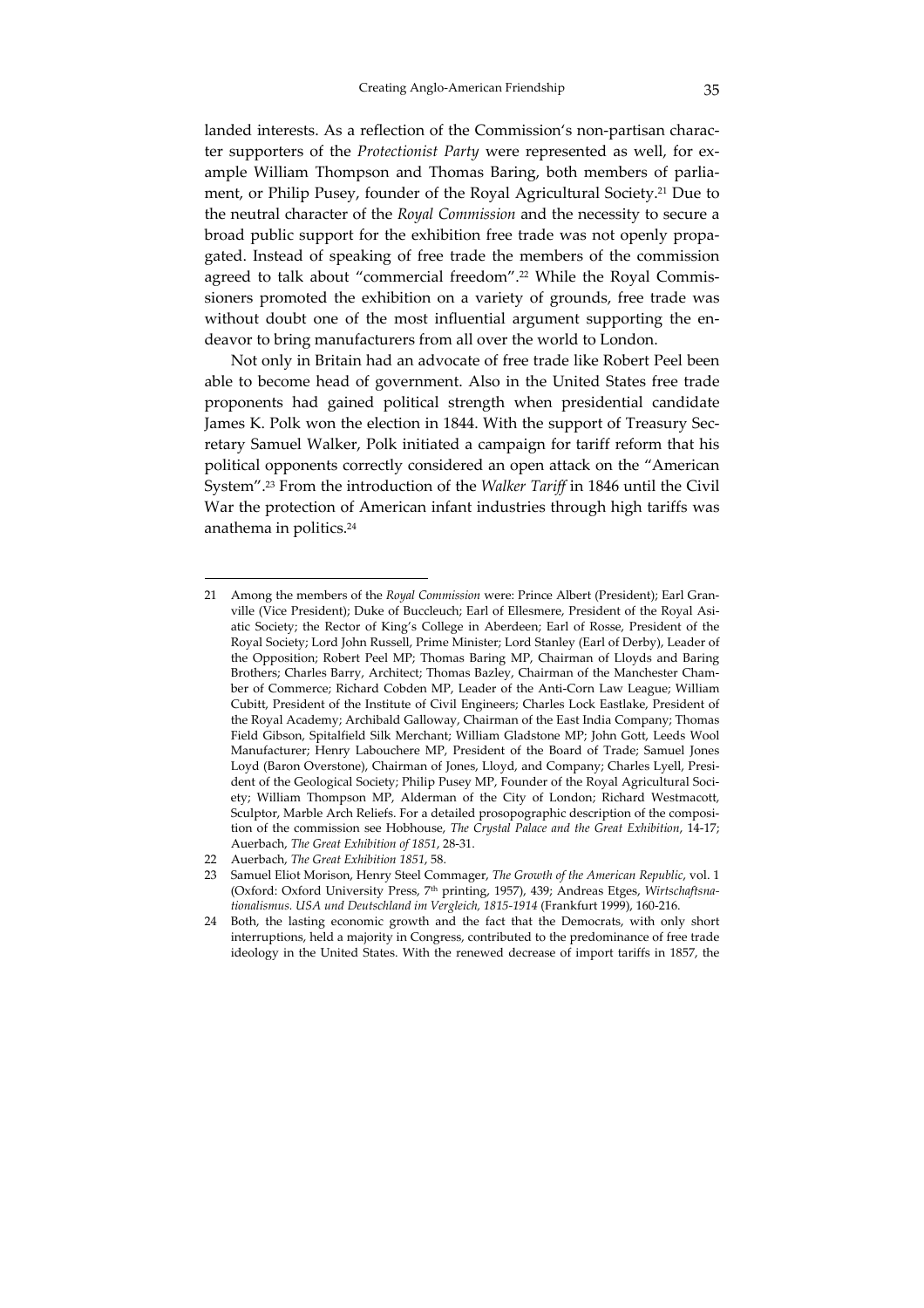Just like Peel and Cobden, Walker had had to defend his policy against considerable political resistance at home. In contrast to their British counterparts, however, the American opponents of free trade were able to arm themselves rhetorically and politically by referring to a foreign enemy, namely Britain. Economic nationalists such as members of the *American School of Political Economy* fought free trade not only as an unhistorical theory and cosmopolitan ideology, but primarily as a British power doc‐ trine. Free trade was identified with the British Crown, and protective tariffs with American independence.25 Like in Britain, however, free trade and commercial freedom were not used as arguments in the public debate about the necessity of American participation in the London exhibition. Nevertheless, during the exhibition free trade appeared as a reference point when it came to explaining the technological and budgetary successes of the United States that were revealed during the summer of 1851. In June 1851 after the announcement of the extremely positive development of the American federal budget and only a few days after having declared that the American contribution to the World Exhibition was less than mediocre, *The Times* explained:

"The prosperity of the U.S. is so intimately interwoven with this country, that the ex‐ traordinary increase of their federal revenue will be regarded as a piece of domestic good fortune. […] It is no empty compliment, but a literal truth, that this flourishing condition of the United States' revenue is as great a blessing to us as an equal excess in our own revenue."

The same article argued strongly for increasing trade relations between Great Britain and the United States and called for the cutback of customs barriers: "In the present instance that state of the American revenue ren‐ ders it unnecessary to put any additional impediment on the commerce of the two countries".26 Five month later, in November 1851, the American Secretary of the Treasury, Walker, addressing free trade opponents in Great Britain and at home, declared in a speech delivered during his visit in Liverpool:

"The American tariff of 1846 remains without alteration. […] the free trade tariff of 1846 has not ruined the United States, and the dark prognostications of its opponents have been utterly disappointed. […] The corn laws have been far more injurious to many than profitable to the few. Without, then, attempting to cast up the vast aggregate of mischief,

United States joined the international trend of a "Free Trade Era", triggered by the Brit‐ ish abrogation of the corn laws. See Etges, *Wirtschaftsnationalismus*.

<sup>25</sup> About the program and policy of the *American School of Political Economy* see Etges, *Wirtschaftsnationalismus*, 191‐204.

<sup>26</sup> *The Times*, June 4, 1851.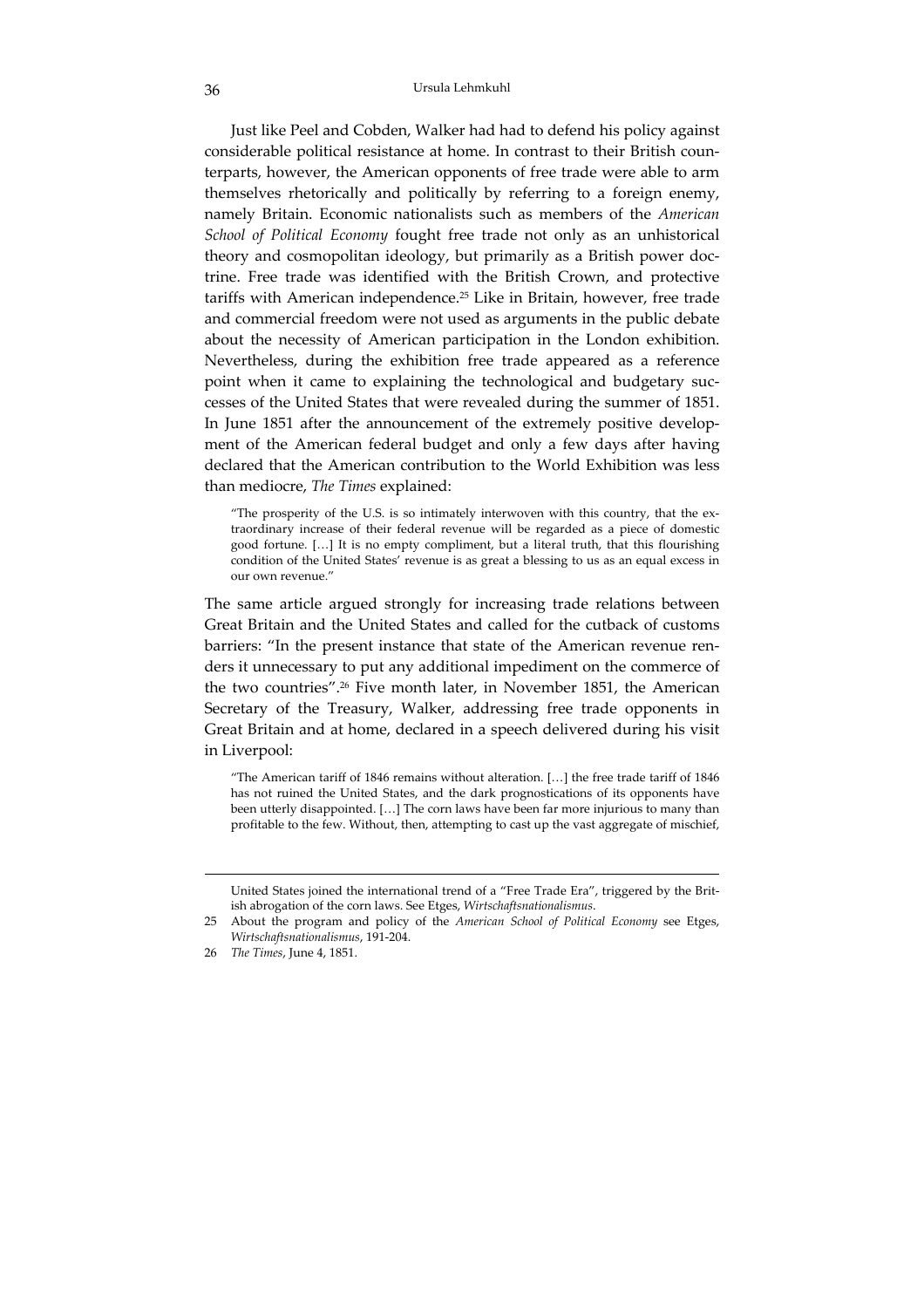we are content to call protection a scheme to tax the public for the benefit of this or that class."<sup>27</sup>

In order to counter the arguments of domestic political opponents, free trade advocates in both countries pointed to the American economy as an example for the positive impact of free trade and as a model to be emulated in Western Europe. And even Royal Commissioner Pusey, who had strongly supported the Corn Laws, urged agriculturalists to adopt scientific improvements in order to enable them to compete with foreign producers. It was he who introduced McCormick's reaper – the catalyst of a process inaugurating a reinterpretation of Anglo‐American relations dur‐ ing the Crystal Palace Exhibition<sup>28</sup> – into Britain, on his estates in Berkshire during the exhibition in August 1851.

### *Functionalism and Utilitarianism*

Besides strengthening international trade and promoting the industrial development of the Western World, the Crystal Palace Exhibition was meant to be an educational enterprise. Jeffrey Auerbach argues that "to the extent that there was a dominant aim, it was not so much to celebrate British industrial supremacy as to rectify deficiencies in industrialization".29 Auerbach explains:

"If there was one theme that united the exhibits and the organizers' objectives it was education in the broadest sense: educating producers about new materials and processes, educating consumers about new products, and educating a substantial portion of British society about the value of industry, commerce, and mechanization, and the im‐ portance of art and taste".30

When it came to the question of what the world could learn from Britain *The Times'* answer was "... first, a broad, robust, masculine, industrial system, based upon the demand of the masses and directed to the supply of their chief wants all over the world".31 This claim was reflected in the broad range of British exhibits which were selected in a decentralized process by local committees. Selection was beyond the control of the or‐ ganizers. This in turn meant that the exhibition was open to a broad spec‐ trum of exhibitors, that it was inclusive rather than exclusive, and that it

<sup>27</sup> *The Times*, November 28, 1851.

<sup>28</sup> Ursula Lehmkuhl, "Una mietitrice come catalizzatore: la Great Exhibition del 1851 e la costruzione sociale della relazione speziale anglo‐americana", *Memoria e Ricerca* 17 (2004), 141‐164.

<sup>29</sup> Auerbach, *The Great Exhibition*, 31.

<sup>30</sup> Auerbach, *The Great Exhibition*, 94.

<sup>31</sup> *The Times*, June 6, 1851.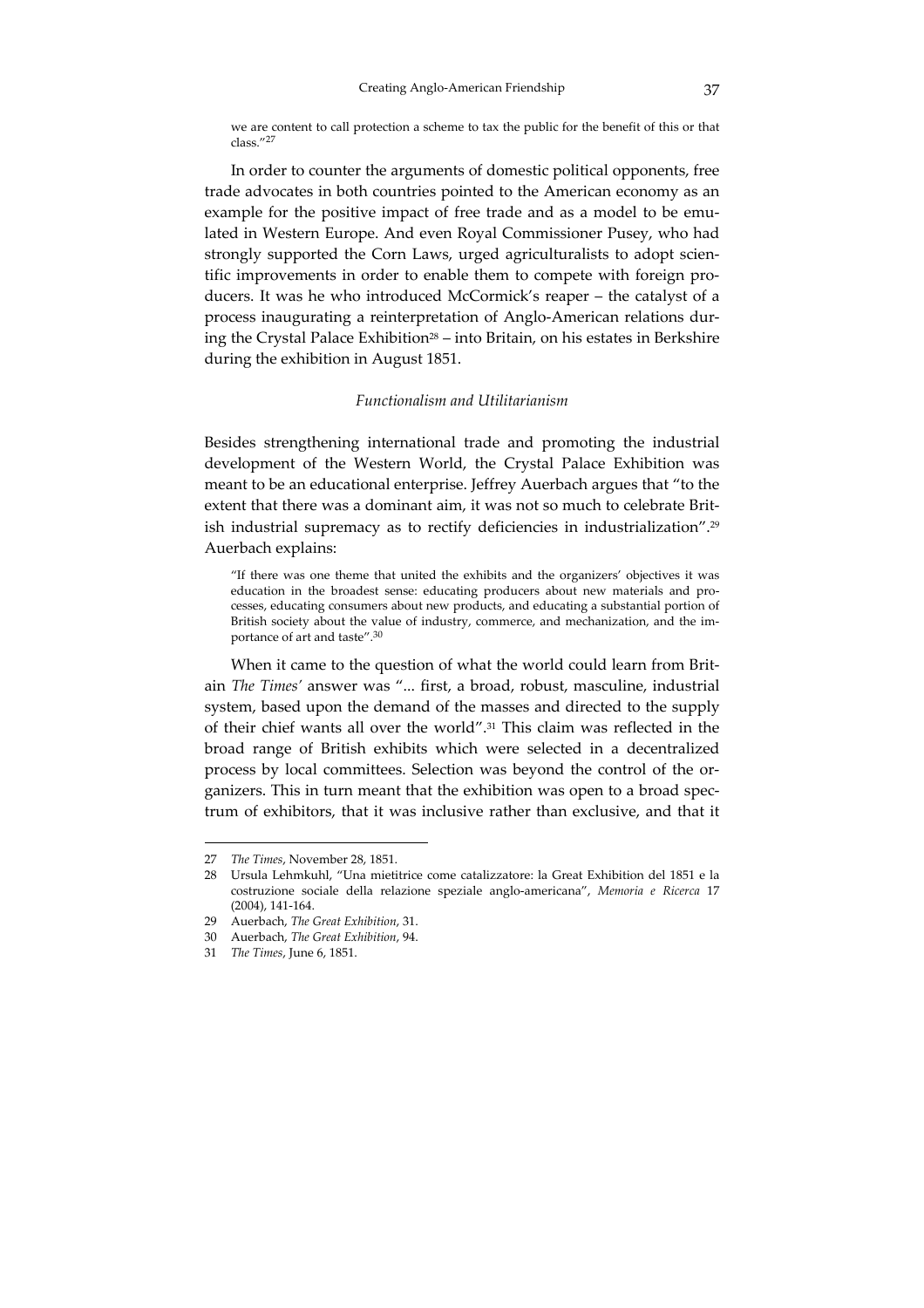encompassed the full range of commercial possibilities. The classification system that was eventually agreed upon to impose order on "the works of industry of all nations" consisted of four categories – raw materials, ma‐ chinery, manufactures and fine arts – replicating and privileging the manufacturing process.32

In contrast to France, Russia or Austria but comparable to the United States, Great Britain and the Empire emphasized the presentation of its achievements in the manufacturing industries and heavy machinery. Be‐ sides the many artisanal and high‐quality goods of small industry, the British exhibited steam engines, railroad cars and machine tools, arms and ship equipment, agricultural machines and devices such as steam plows, butter kegs and the latest reaping and threshing machines. Finished manu‐ factures and machinery best illustrated the interrelatedness of commerce and culture and they attracted especially the "masses", the so-called *Shilling visitors*. Moreover, they not only demonstrated the country's industrial progress but also reflected the organizers' desire to shape an emerging commercial and industrial society in a particular fashion. "Industrializa‐ tion … did not mean a choice between art and industry", industry was art and manufactures were "productions of art". <sup>33</sup>

The emphasis that the *Royal Commission* put on education and the dis‐ play of industrial progress coincided with American objectives and the character of the American exhibition. The *New York Herald*, the most influ‐ ential promoter of an American participation in the London Exhibition, explained in August 1850:

"This is the first opportunity we have had of fairly laying before the world our produc‐ tions of art and it should not be passed lightly by. It is of more importance to us politically and commercially, than to any other nation. We are as yet unknown in the market of Europe except as the producers of raw material. Now we can show them that we not only produce cotton, iron, coal, copper and gold in greater abundances than any other nation, but that we can work them up into manufactures often equally, sometimes sur‐ passing the oldest nations in a perfection and with a facility unknown to them."<sup>34</sup>

However, in contrast to European participants and especially to Great Britain, American exhibitioners had to cope with a double perceptional disadvantage: Not only did Europeans still consider the United States a young and poorly developed industrial nation, hardly capable of meeting European standards. Also many American manufacturers and entrepre‐ neurs themselves were convinced that the United States had not yet

<sup>32</sup> Auerbach, *The Great Exhibition*, 92.

<sup>33</sup> For this argument see Auerbach, *The Great Exhibition*, 97, 108.

<sup>34</sup> *New York Herald*, August 1, 1850.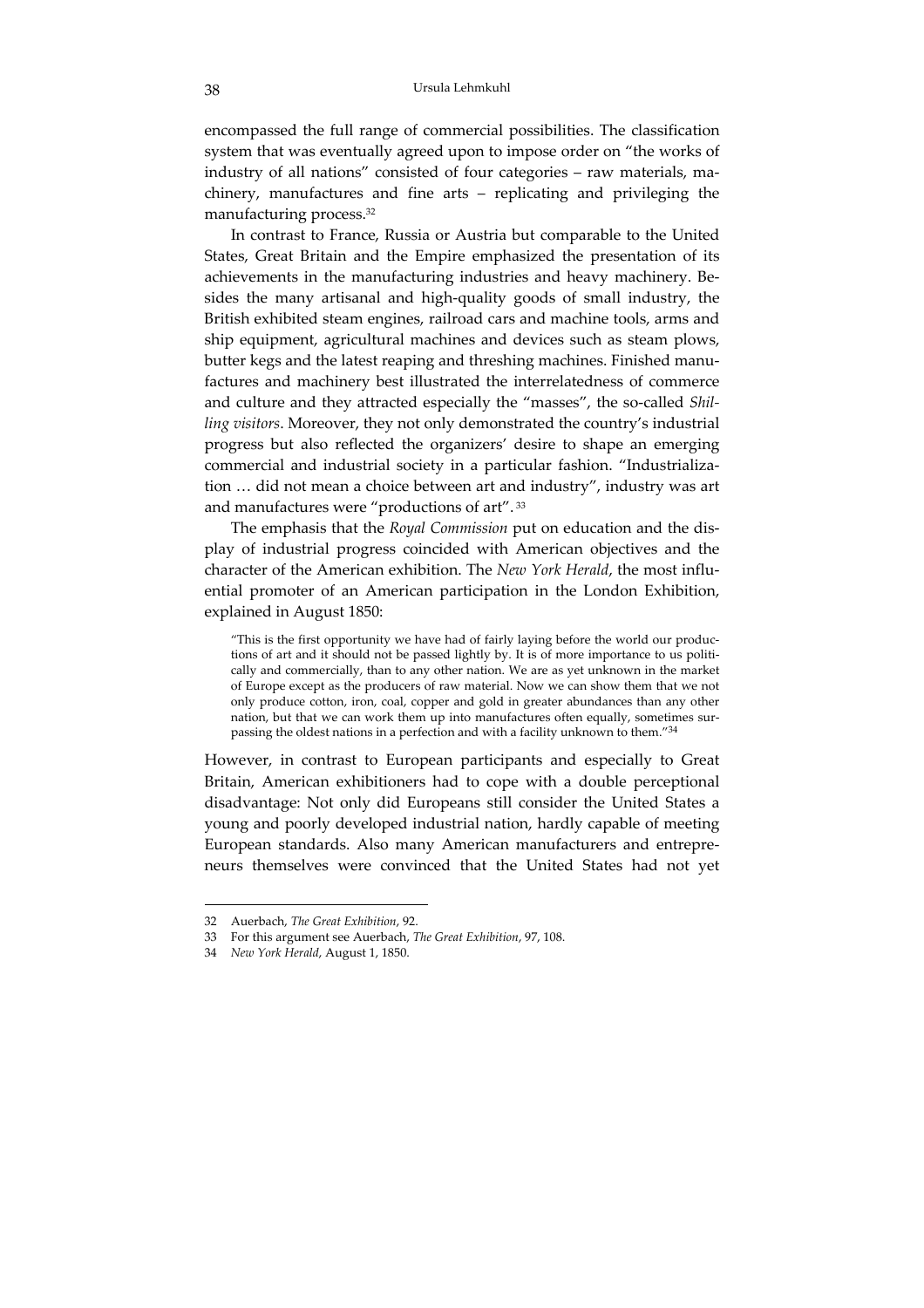reached the status of an industrial nation able to produce high‐quality manufactured products meeting the demands of the European market. Hence, despite the reiteration of the argument that American participation was an opportunity to "show the nations of Europe that our mechanical and inventive resources are equal to what we possess in a military point of view",35 the American *Executive Committee,* responsible for organizing the American participation in the world exhibition, had trouble finding enough manufacturers and businessmen willing to present their products at the Crystal Palace.

Nevertheless, in the course of the exhibition the desire to "learn from one another" combined with the British and American emphasis on manu‐ factures and heavy machinery developed into a common reference point for establishing an "Anglo‐American" standard distinguishing itself from continental European perspectives on culture and civilization. The educational emphasis of the organizers went hand in hand with a shift in the evaluation standards and the concept of industrial aesthetics, emphasizing the utility and functionality of the products. It was this common standard with its focus on functionalism and utilitarianism that turned out to become the second cognitive framework allowing the modification of the stereotypes of European cultural and civilizational superiority and Ameri‐ can inferiority.

Functionalism and utilitarianism decided on the success or failure of an exhibit. Public demonstrations and tests of manufactured products that were part of the exhibition demonstrated American mechanical superiority. American products proved to be better than many continental European and also British products especially with regard to functionality and reliability. Of special significance for the public perception of America's civilizational advancements were the success of McCormick's reaper, of Hobb's lock, Colt's revolver and the yacht *America*. <sup>36</sup> McCormick's reaper and Colt's revolver were pointed out as devices revolutionizing agriculture and the military.37 America's naval superiority was perceived as a challenge to the shipbuilding of England. To the surprise of the *London Spectator* the English "scientific" approach to shipbuilding had turned out

<sup>35</sup> Journal of the Great Exhibition of 1851, vol. I, February 1, 1851, 141.

<sup>36</sup> Merle Curti, "America at the World's Fairs", *American Historical Review*, 55 (1949/1950), 833‐856.

<sup>37</sup> *The Times*, September 2, 1851.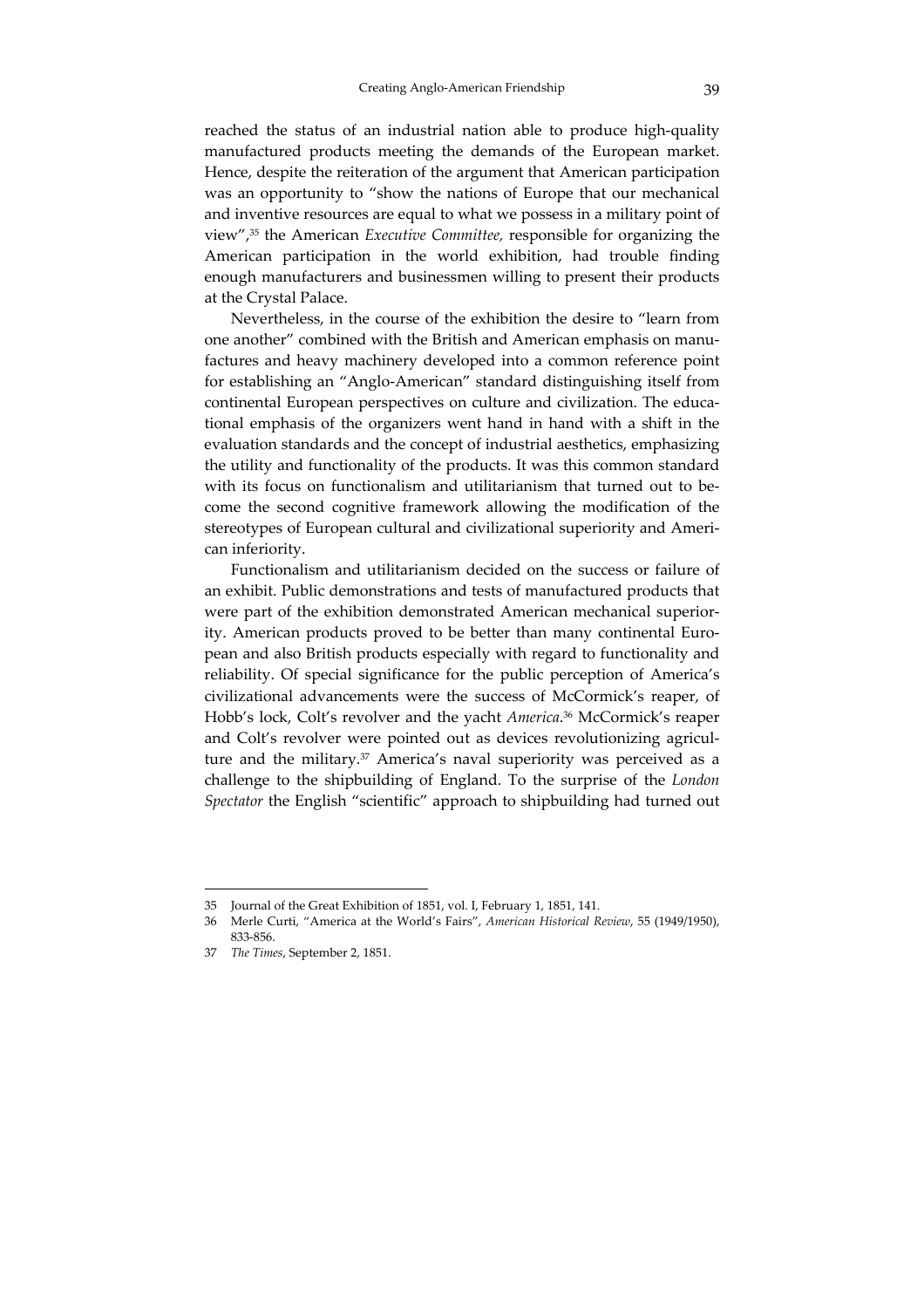to be less successful than the "empiricist" and "commercial" approach of the Americans:38

"Off one of our great naval ports, the shipbuilding of England has been challenged by an alien vessel, and defeated totally. It is a remarkable incident, and not satisfactory to the national pride. … The victory of the America … practically refutes the newest hypothesis in the search for the philosopher's stone in the science of shipbuilding."

The newspaper, however, comforted the reader: "there is no room either for chagrin or dismay. … We shall not be much behind in the practical progress of ship‐building. Nor is it to be assumed, that because empiricism has beaten science, that the latter is to yield in despair. On the contrary, empiricism, has always been the jackal to theoretic science, and every discovery by the working shipwright only brings us nearer to the desideratum – a scientific rule." American success was not interpreted or perceived in terms of rivalry, neither on the American, nor on the British side. It was instead translated in terms of competitive friendship as the basis of human progress. Hence the reader of the *London Spectator* was informed, that "we have heard an American express the hope that England, by beating America, would give the impulse for a new effort, which should again give his country a new triumph. Such friendly emulation is not rivalry: it is the pride of him, who for the moment gets foremost in the search for the common good. … our friends hasten over with a natural pride, to make us a party in the new idea."39

#### *Individualism and "democratic form of government"*

Reflecting the *Royal Commission*'s intention, the Great Exhibition "promul‐ gated an image of industrialization that … was private and firm‐based more than it was public and state‐supported".40 Against the state‐centered

<sup>38</sup> This argument refers to the specific make up of the body of the American vessel which went against the contemporary theory that "water displaced by a body which is removed fills the vacuity, not so much by falling in at the sides as rising from below". Because of this theory the British vessel "was built sharp and deep toward the bows, broad and shallow towards the stern." The America was constructed the other way round: "the bows are sharp, and the breadth of beam, which is considerable, is greatest about parallel to the mainmast. … the draught of water at the bows is … about three feet; and it deepens to three times as much toward the stern." Rodgers, *American Superiority*, 100.

<sup>39</sup> All quotes from the *London Spectator*; article reprinted in Rodgers, *American Superiority*, 100‐101. See also the comment of the *London Morning Chronicle*: "It was not brotherly kindness, but friendly competition, which produced the revolver, the reaping-machine, or the unpickable lock. Each of the discoverers attained perfection after a series of beatings – beatings given, we understand, and taken in undisturbed charity". Rodgers, *American Superiority*, 98.

<sup>40</sup> Auerbach, *The Great Exhibition*, 94.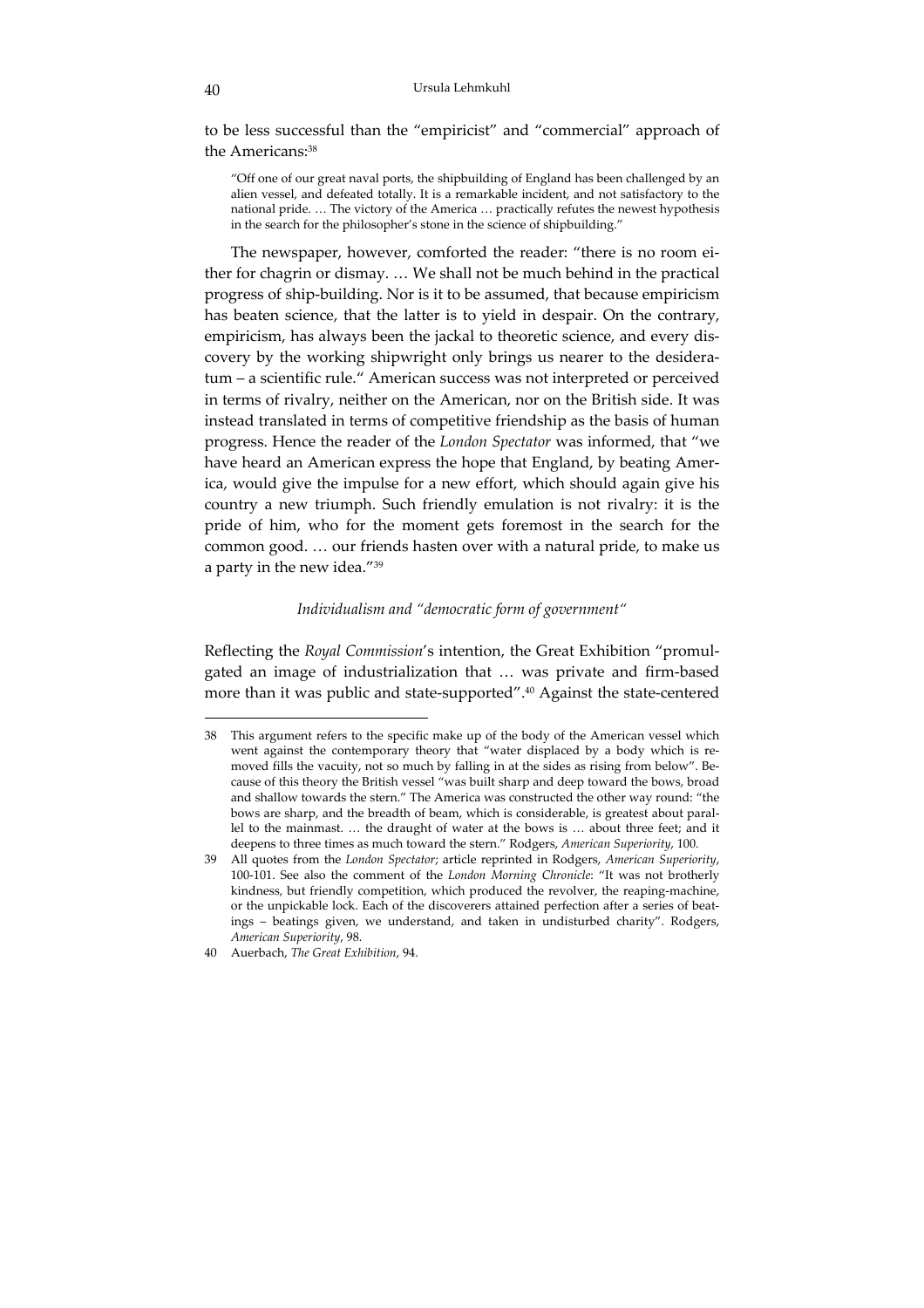tradition prevailing in continental Europe that had nurtured a system of protected and state-sponsored industries<sup>41</sup> and in contrast to the French tradition of exploiting industrial exhibitions as a forum for national repre‐ sentation and power projection, the British organizers emphasized the importance of individual initiative and individual ingenuity as the basis of the industrial success of a nation. This attitude again corresponded to the political process and institutional set‐up of the United States founded on the principles of individualism, laissez‐faire and democratic government. Hence, individualism and democratic government served as the third discursive framework in which a British‐American ideological rapproche‐ ment took place in the course of the exhibition.

In the American tradition of limited government American participation in the world exhibition was considered to be a private not a political issue. Congress refused to financially or even logistically support the participation of American entrepreneurs and businessmen. The American Government restricted itself to what the *Royal Commission* had requested it to do: designating a national *Executive Committee* responsible for the selec‐ tion of the American exhibits and nominating two official representatives for supervising the transportation of the American exhibits from New York to London.42

The official American representatives, Edward Riddle and Charles F. Stansbury,43did not receive any compensation from the US government for their activities, nor did the exhibitors who had to pay for the shipment and transportation of their products themselves. Riddle and Stansbury's work heavily depended on private sponsorship and funds. Even the decoration

<sup>41</sup> In France and Austria the entire exhibition program was supervised by the national government, which assumed full responsibility for the articles exhibited. Robert F. Dalzell, *American Participation in the Great Exhibition of 1851* (Amherst 1960), 25.

<sup>42</sup> In that respect, it is very interesting to take a look at the composition of the Committee. It consisted of two scientists (Joseph Henry, Walter R. Johnson), one explorer (Charles Wilkes), one journalist and local politician (Peter Force) and one statistician (Joseph C. G. Kennedy). Joseph Henry had become famous for his experiments with electromagnetism and electricity, which were comparable to the Faraday experiments in England. Henry and Johnson were institutionally linked to the Smithsonian Institute. Henry was appointed as its "First Secretary" and director in 1846; Johnson was chief‐chemist, even though his real scientific expertise was in geology. Between 1838 and 1842, Charles Wilkes headed an expedition that cartographically mapped about 1600 miles of the Antarctic coast. Peter Force, a journalist and former mayor of Washington, had edited the monumental "American Archives Series", whereas Joseph C.G. Kennedy had organized the 1850 census. Henceforth, none of the members of the Committee had a background in agriculture or industrial production.

<sup>43</sup> Edward Riddle was a carriage dealer and auctioneer from Boston; Charles F. Stansbury held the position of the "Recording Secretary of the National Institute".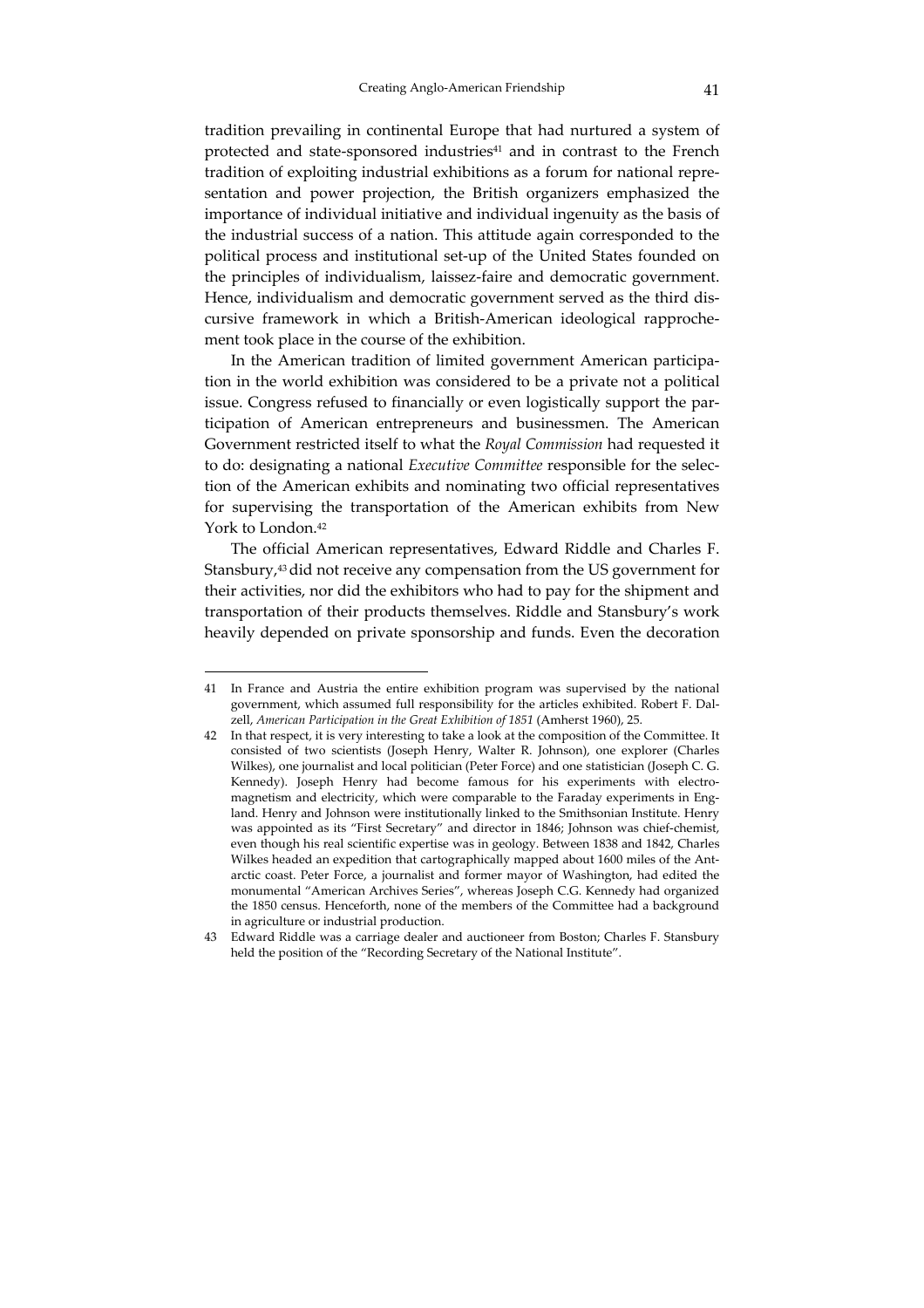of the American department in the Crystal Palace had to be financed with private money. <sup>44</sup> In stark contrast to the European tradition of governmental promotion of business and industry,  $45$  and in accordance with the principle of American individualism everything was indeed left to private initiative and free competition. The official report about American participation in the Great Exhibition emphasized: "While, then, the American display at the Great Exhibition was organized under official sanction from the Federal and State governments, its chief impetus lay in the decisions made by hundreds of private individuals".46 Even the American minister in London, Abbott Lawrence, – a leading Boston businessman – did not publicly get involved in the preparation of the American exhibition. He confined himself to calling upon the State Department during the first stage of planning, when he reminded the officials in Washington to take care of an adequate American representation at the World's Fair.47

Very much reflecting the arguments and observations prevalent in contemporary British travel literature, British newspaper reports about the American successes at the exhibition emphasized the remarkable ingenuity of the ordinary American fostered by equality of opportunity which again had much to do with the turn that democracy had taken in America during the first half of the 19<sup>th</sup> century.<sup>48</sup> Hence, not only functionalism and utilitarianism, but also the American "virtues of democracy and re‐ publicanism", the American concept of individualism and the equalitarian doctrine were pointed out by British observers as an explanation for the success of America's inventive spirit and the technical robustness of its machines. Members of the *Royal Commission*, followed by *The Times,* high‐ lighted American liberalism and individualism as a role model for the political future of Europe in general, and of Great Britain in particular. The American success at the exhibition was considered as evidence that industrial and political progress went hand in hand.<sup>49</sup>

<sup>44</sup> George Peabody, an American banker living in England, eventually supported the American exhibition with a donation of \$ 15.000. Dalzell, *American Participation*, 24.

<sup>45</sup> See Utz Haltern, *Die Londoner Weltausstellung von 1851* (Münster 1971), 15‐20 (incl. further bibliographical information).

<sup>46</sup> Dalzell, *American Participation*, 25.

<sup>47</sup> John E. Findling, "America at the Great Exhibition", in: Bosbach, Davis (eds) *Die Wel‐ tausstellung von 1851 und ihre Folgen*, 197.

<sup>48</sup> On travel literature see John D. Hicks, *The Federal Union. A History of the United States to 1877* (Cambridge, MA 1937), 309‐314.

<sup>49</sup> *The Times*, September 16, 1851.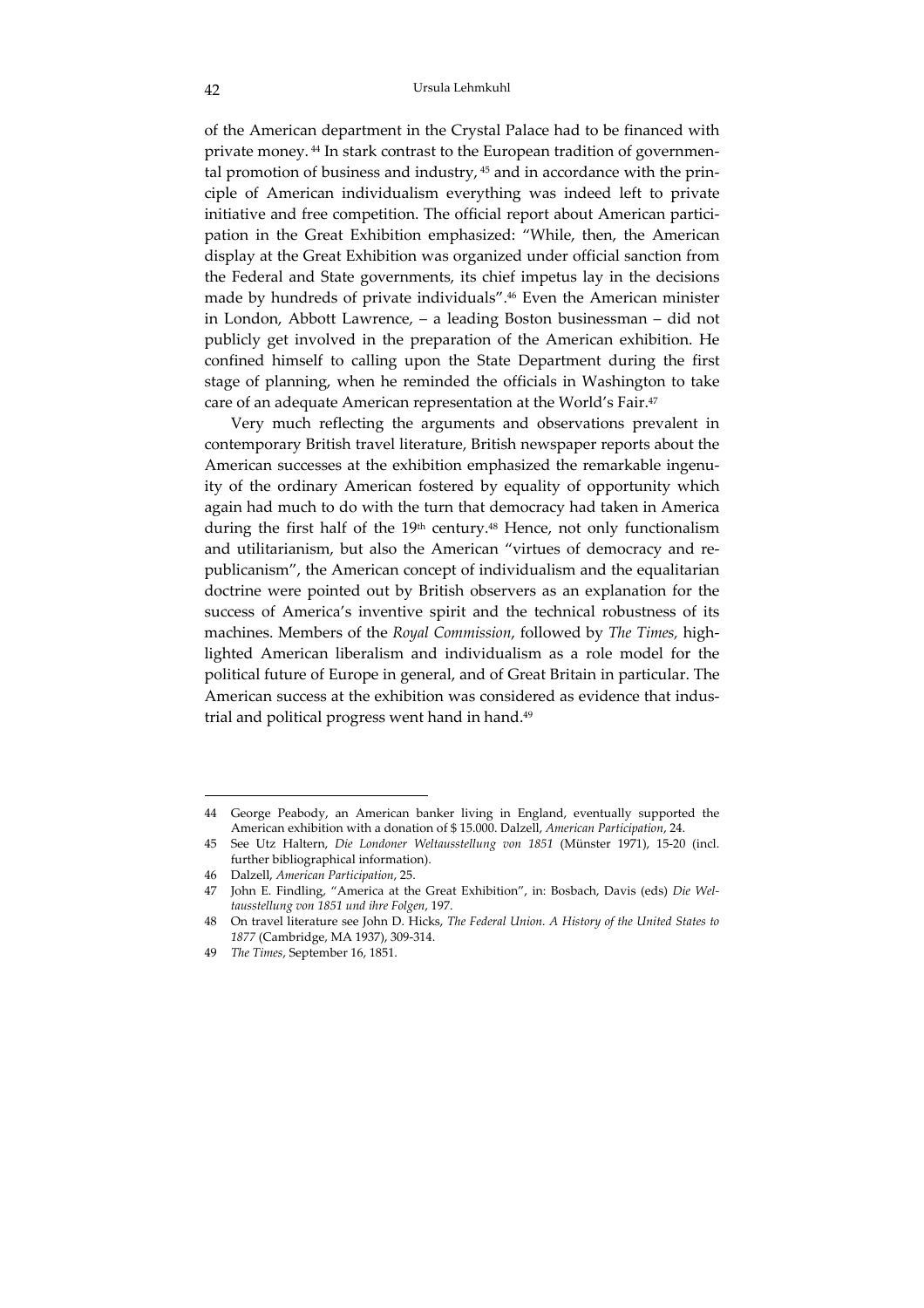## **From "Western child" to "American brethren": The Integrating Forces of Technological Success**

The self-perception of cultural inferiority and the lack of governmental support in preparing an adequate American participation in the Great Exhibition resulted in reluctance and even a certain resistance on the part of American manufacturers to accept the risks involved in sending their products to London and exhibiting them in the Crystal Palace. Many potential exhibitioners were discouraged by the European attitude of cultural superiority, but also the long journey and the costs involved. The *Executive Committee* and the various S*tate Committees* responsible for recruiting ex‐ hibitors and selecting exhibits did little to change that situation. Even the press coverage was meager. The first substantial articles on the planned exhibition appeared as late as the summer of 1850. The *New York Herald* and the *Springfield Republican* took a leading role in supporting American participation. Both newspapers focused on the perceptional problems mentioned above. They invited Americans to participate in the European event by arguing against the prevailing impression and feelings of national inferiority. Despite the enormous economic and technological achievements and the ascendance to a continental power during the first half of the 19<sup>th</sup> century, America's national self-perception was still characterized by ambivalence and insecurity. An article in the *Springfield Republi‐ can* from November 1850 pinpoints the perceptive divide between the two Anglo‐Saxon nations.

"The Industrial Exhibition of 1851, to come off in London […] will be a great test, full of glorious meaning in truth, and inevitable in the development of facts instructive in the morals, systems of religion, modes of government, and intellectual progress of every nation which it may represent. [...] If we mistake not, the English will learn some important lessons from their western child, whom they still associate with savage life and whom many among them regard with dignified superciliousness."  $50$ 

Because of the reluctant response of the American public, in January 1851, only four months before the official opening of the Great Exhibition, the *New York Tribune* warned:

"So far our countrymen have exhibited but little interest in the matter and this appears surprising to anyone who is acquainted with our abilities and resources. There are as yet not two hundreds applicants although the representation from different parts of the Un‐ ion bids fair to be good".<sup>51</sup>

<sup>50</sup> *Springfield Republican*, November 27, 1850.

<sup>51</sup> *New York Tribune*, January 15, 1851.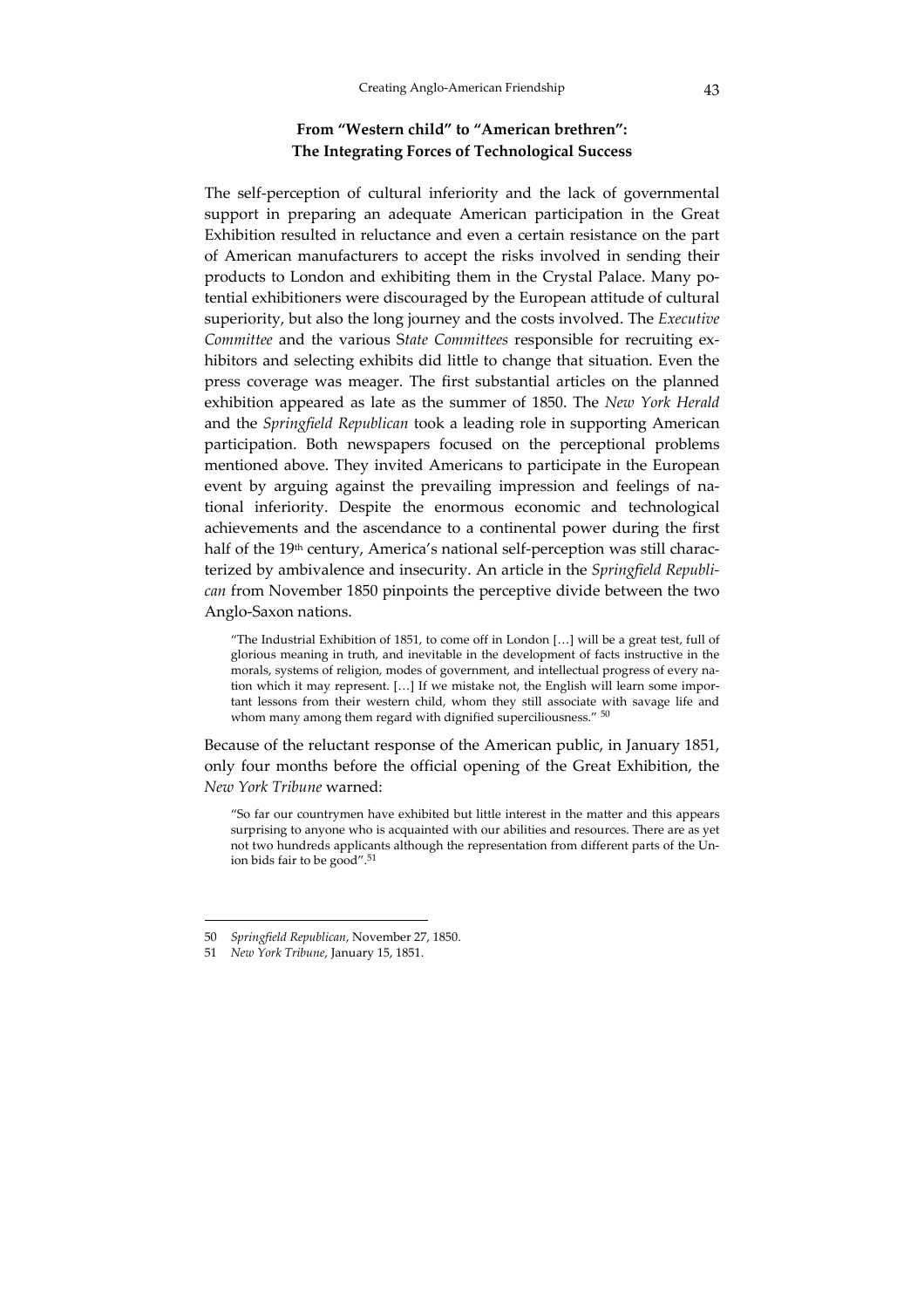The *New York Tribune* pointed out that in comparison about 2.500 French exhibitioners and 686 from small Belgium had registered for the exhibition.52 Reflecting the ambivalence and insecurity among the 519 American participants in the Great Exhibition, two months later the *Cleveland Plain Dealer* warned: "Our enterprise will be poorly represented […] when our mechanical products come to be inspected, we shall certainly fail – we have nothing on the ground".<sup>53</sup>

| <b>Participating Countries</b>     | <b>Exhibitioners</b> | <b>Size of the Department</b> |               |
|------------------------------------|----------------------|-------------------------------|---------------|
|                                    |                      | <i>Squares</i>                | Square meters |
|                                    |                      |                               |               |
| United Kingdom and Ireland         | 7,200                | 867                           | 46,420        |
| <b>British Colonies</b>            | 1,296                | 73                            | 3,906         |
| France and Algiers                 | 1,828                | 200                           | 10,702        |
| Zollverein and North German States | 1,720                | 142                           | 7,598         |
| Orient                             | 1,326                | 26                            | 1,391         |
| Austria                            | 748                  | 87                            | 4,655         |
| <b>United States</b>               | 519                  | 70                            | 3,716         |
| Russia                             | 385                  | 26                            | 1,391         |
| other countries                    | 1,993                | 133                           | 7,090         |
|                                    |                      |                               |               |
| <b>Total British Empire</b>        | 8,496                | 940                           | 50,324        |
| Total all other countries          | 8,566                | 684                           | 29,455        |

**Table 1: Participating countries, number of exhibitioners and size of their departments**

*Q: Official Report 1852: 77,80,107,113 quoted in Kretschmer (1999): 35.*

When the exhibition opened on May 1, 1851, the American department was still incomplete. Many exhibits, especially those selected in the very last minute, were still on their way from the United States to Europe. In addition American officials had generously miscalculated the size of the American department. The space reserved for American exhibits was much too large and could not be filled. Hence, during the first weeks of the exhibition the American section became notorious for its emptiness.

*The Times* wrote about a "solitude in the Crystal Palace over which the American eagle stretched its mighty wings" and explained that the space claimed by the American department was as "imperfectly occupied" as the American continent.<sup>54</sup> In addition, American exhibits – primarily agricul-

<sup>52</sup> *New York Tribune*, January 15, 1851.

<sup>53</sup> *Cleveland Plain Dealer*, April 12, 1851.

<sup>54</sup> Quoted from a report of the Hon. Wm. C. Rives, Minister to France, in: *The New York Times*, October 31, 1851.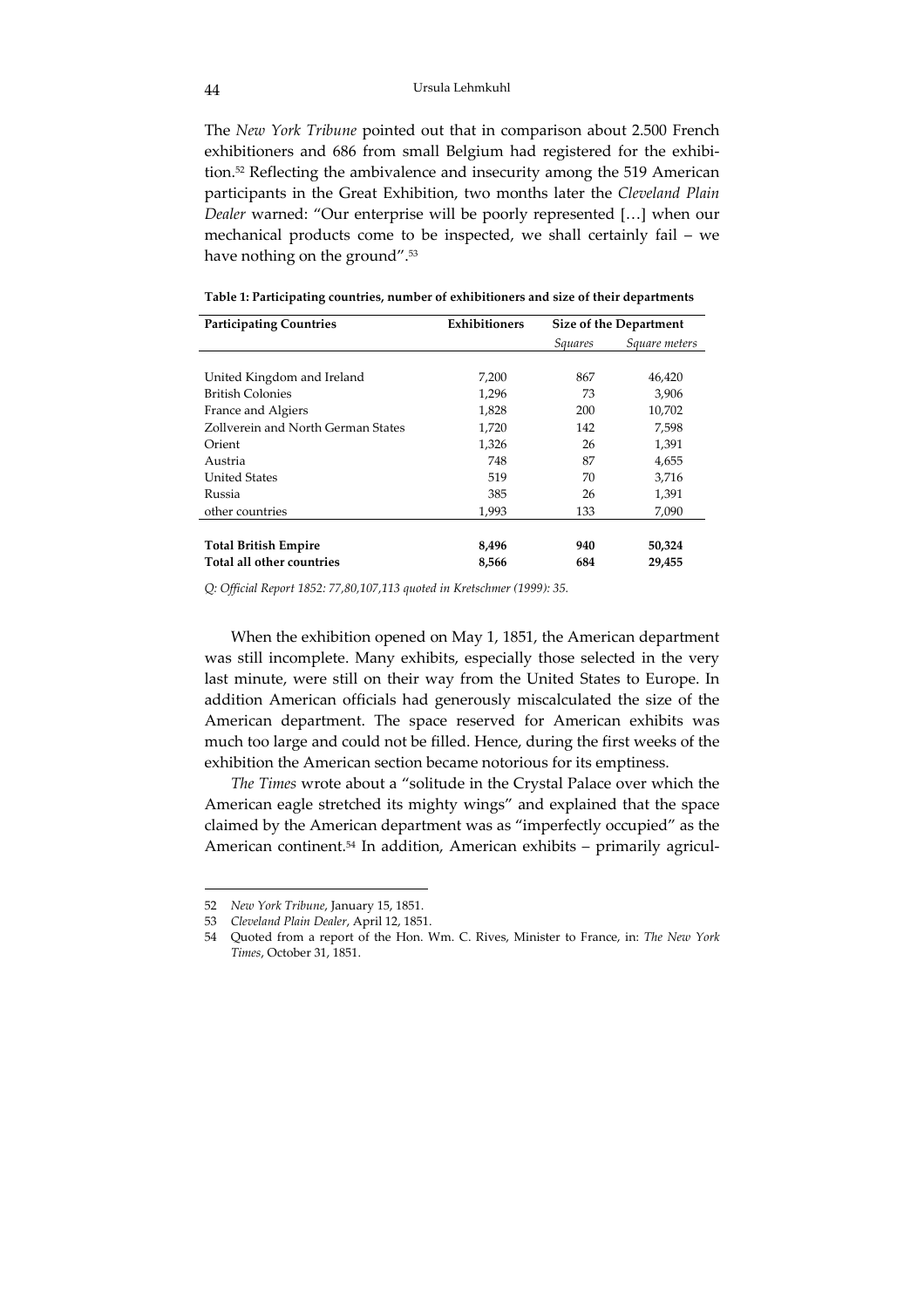tural products, raw materials and a few machines, including the most successful American exhibit, McCormick's reaper – at first sight appeared unattractive compared to European ones. McCormick's reaper, praised as a revolutionary invention only a few weeks later, entirely failed to meet the aesthetic demands applied in Europe to a machine's design. Consequently it was the target of numerous jokes. It was called "a cross between an Astley's chariot, a treadmill, and a flying machine"55, nothing but a huge and above all ugly Yankee invention.



W. Friebe, *Vom Kristallpalast zum Sonnenturm*, Leipzig: Edition Leipzig 1973, 15, repr. with the permission of the Herzogin Anna Amalia Bibliothek, Stiftung Weimarer Klassik, Weimar. \_\_\_\_\_\_\_\_\_\_\_\_\_\_\_\_\_\_\_\_\_\_\_\_\_\_\_\_\_\_\_\_\_\_\_\_\_\_\_\_\_\_\_\_\_\_\_\_\_\_\_\_\_\_\_

In early June, *The Times* explained in an article on the American contribu‐ tion to the exhibition that it could not be expected that the United States "should come out very strong in an exhibition the chief contributors to which are wealthy and long settled states, the heirs by lineal descent of ancient civilization". The author warned: "Whenever they come out of their own province of rugged utility, and enter into competition with European elegance, they certainly do make themselves ridiculous".<sup>56</sup> Considering these comments, it goes without saying that the "utilitarian standard" propagated by the organizers had obviously not yet been established as a socio‐cultural norm.

<sup>55</sup> *The Times*, June 16, 1851.

<sup>56</sup> *The Times*, June 5, 1851.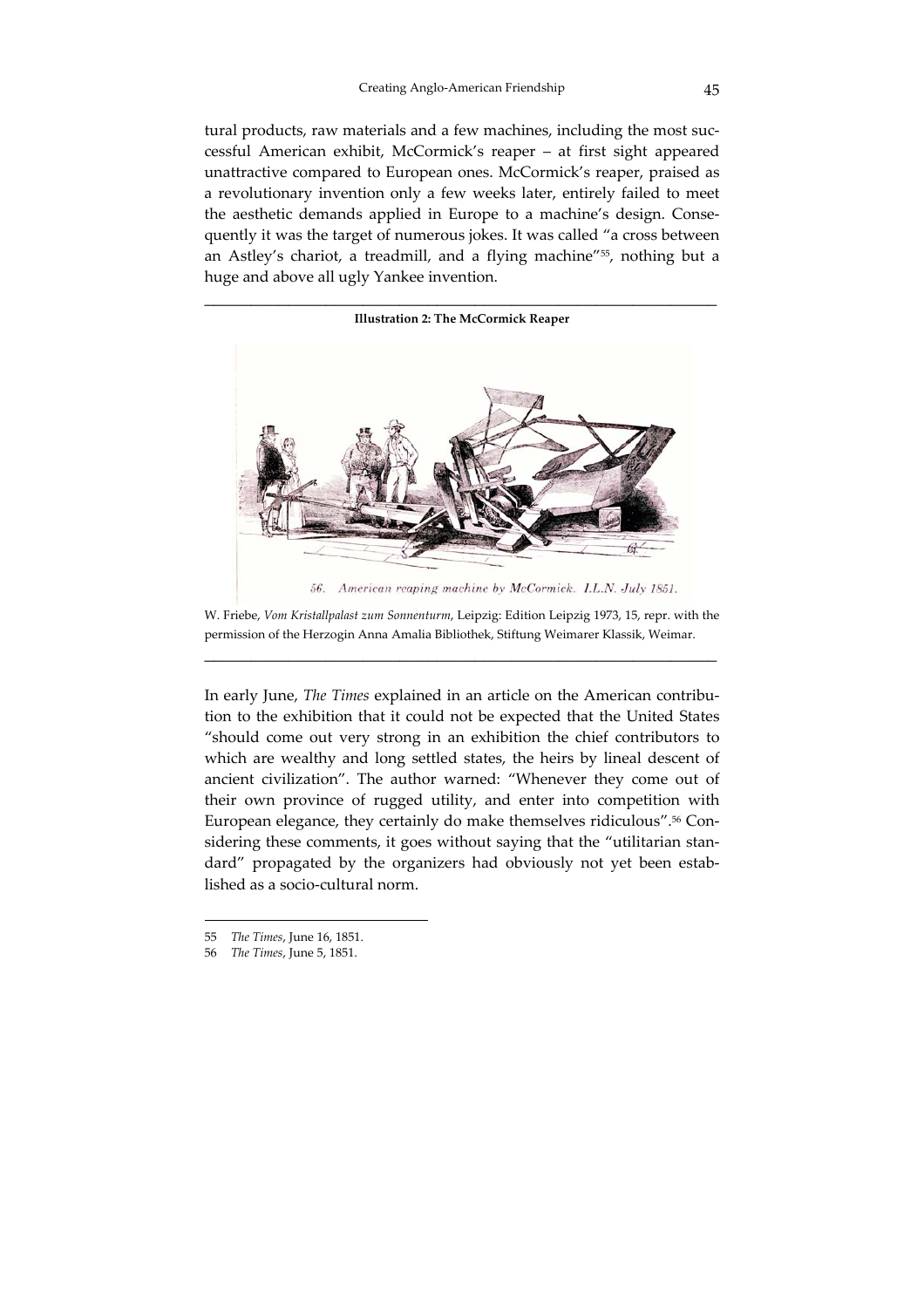The press coverage during the first weeks of the exhibition very much reflected the interests and response of a specific type of visitor to the Crystal Palace Exhibition. During the first three weeks the exhibition was reserved for the aristocracy and the wealthy upper class. It opened it doors for the so‐called *Shilling visitors* only on May 26, 1851.57 The predominantly aristocratic visitors were neither interested in the varieties of American cotton nor in the rubber products on display. Also the American rocking chair or American farm implements did not raise much enthusiasm. This attitude was uncritically taken over by the press and dominated the spirit and content of the newspaper reports.

However, the machines and manufactures were not only put on dis‐ play, but also tested in public competitions according to the utilitarian standard emphasized by the organizers of the exhibition. The competitions took place roughly at half time of the exhibition. With the opening of the exhibition for a mass audience and the visualization of functionality in public contests the type of visitor and the visitors' interests changed significantly and with it the character of the newspaper reports. The most prominent competition of the exhibition – the examination of McCormick's reaper, the ugly Yankee invention that according to *The Times* in early June was not even worth the trouble of bringing it to the fields to be tested – took place on July 24 in Essex (Tip‐Tree Hall) on a wheat field about 45 miles outside of London, in front of a jury of three and some 200 mainly rural spectators. Benjamin P. Johnson, Secretary of the *New York State Agri‐ cultural Society* and a member of the *Executive Commission* described the situation as follows:

"The day proved, as did that for the trial of plows, one of the favourite of England – that is rain incessantly. [… the] wheat was not ripe, but quite green, the crop very heavy upon the ground, and every thing as unfavourable as possible for trying the Reapers. The people present were clamorous for a trial, and the person having Hussey's Reaper in charge placed it on the field, and a trial was made with it; but the grain was so green that it soon clogged the machine, and it passed over without cutting it. […] It was suggested by the other members of the jury that we had better not try McCormick's; but I informed them that the machine was there for the trial, and it must be tried as I could not consent that the gentlemen present, many of whom had come for the sole purpose of witnessing the trial, should go away with the impression that our Reapers would not do the work promised. McCormick's was accordingly placed to its work, and with a single span of horses, it went through the grain, green as it was, cutting all before it. […] The jurors then required the machine to cut another swath, so that it might be timed, and its powers ascertained. Accordingly the machine was put in motion again, and cut seventy‐four

<sup>57</sup> Auerbach, *The Great Exhibition*, 147‐158.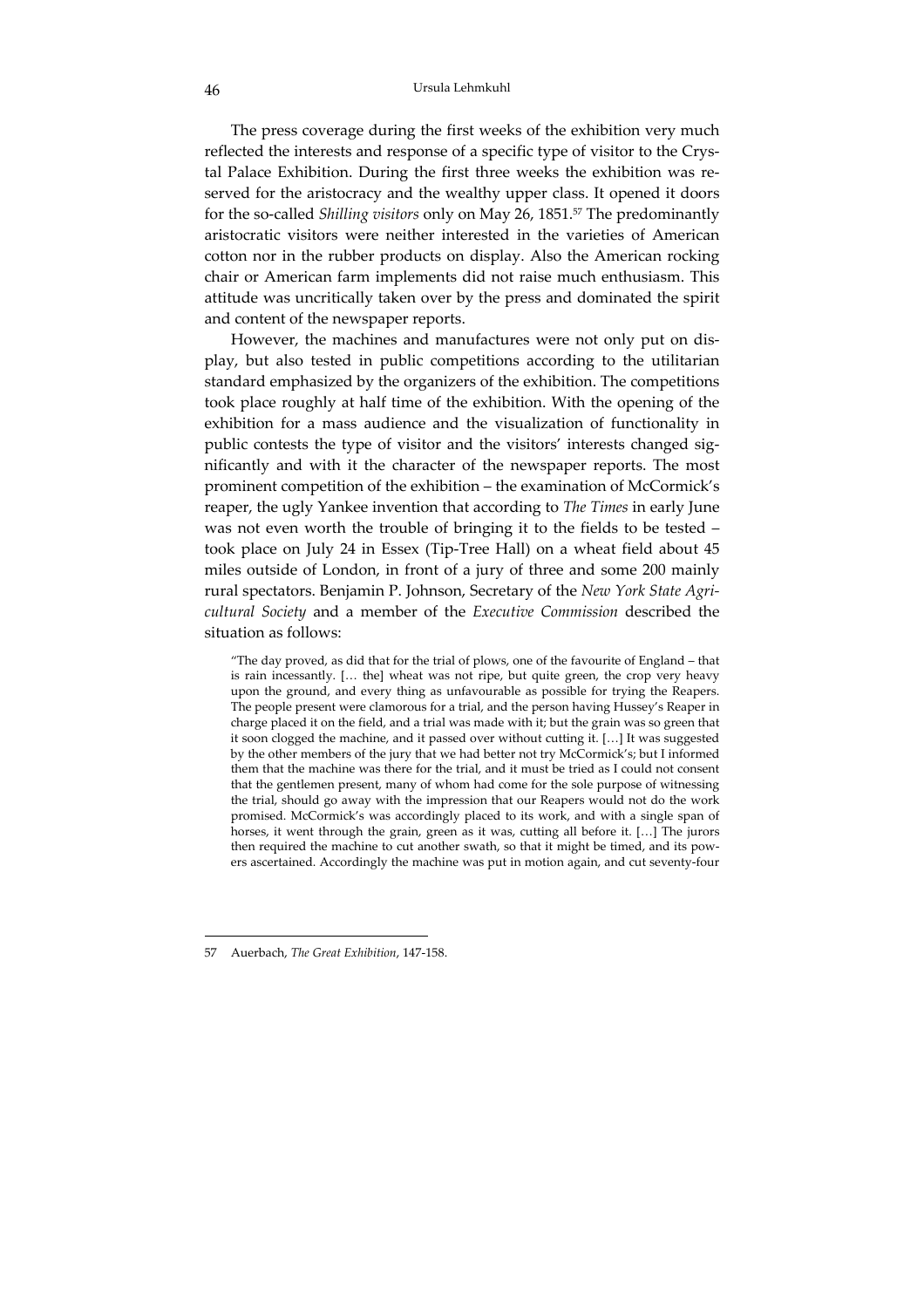yards in length in seventy seconds, doing its work first-rate, and to the satisfaction of every one present."<sup>58</sup>

Johnson reported that the owner of the Tip-Tree Farm, where the demonstration took place, was so enthusiastic about the performance of the reaper that he "jumped upon the platform and said, 'Gentlemen, here is a triumph for the American Reaping Machine. It has, under all ... disadvantages, done its work completely. Now let us as Englishmen show that we appreciate this contribution for cheapening our agriculture, and let us give the Americans three hearty English cheers!'" As a result of the Tip‐Tree trials, Johnson could happily inform the American public: "You can hardly imagine how the tone is altered since we have had our implements tried."59

When the reaper was brought back to the exhibition hall it became one of the most attractive exhibits in the Crystal Palace. The *Daily News* re‐ ported: "A great change has taken place in the comparative attractiveness of the various departments. Formerly the crowds used to cluster most in the French and Austrian section, while the region of the stars and stripes was almost deserted – now the domain of Brother Jonathan is daily filled with crowds of visitors."<sup>60</sup> The McCormick Reaper was praised as an invention that would revolutionize agriculture as much as the spinning jenny and the mechanical loom had revolutionized textile industry. McCormick was awarded both the Grand Medal and the Council Medal, and the "Yankees" were promoted to "American brethren, descendants of this country".61

Also in other contests and demonstrations the American inventions and products came out extremely well in comparison with continental European and in particular with British products.62 Similar stories could be

<sup>58</sup> *Albany Evening Journal*, July 29, 1851, quoted in: Charles T. Rodgers, *American Superiority at the World's Fair* (Philadelphia 1852), 15.

<sup>59</sup> Quoted in Rodgers, *American Superiority*, 15.

<sup>60</sup> *The Daily News*, September 2, 1851.

<sup>61</sup> Address by Mr. Mechi, the owner of the wheat field, after the contest. Quoted from Benjamin Pierce Johnson, Secretary of the *New York State Agricultural Society*, and Com‐ missioner to the World's Fair, printed in: Rodgers, *American Superiority at the World's Fair*, 16.

<sup>62</sup> In the context of the cultural construction of national identity the Royal Yacht Club regatta should be mentioned. On August 28, the American yacht *America* beat the British *Titania* and won what has become the famous "America's Cup". This regatta climaxed a half century during which Americans had with repeated success challenged British supremacy at sea. For an analysis of this event see Stefanie Schneider, *International Siamese Twins. Die symbolische Repräsentation anglo‐amerikanischer Beziehungen in politischen Karika‐ turen der zweiten Hälfte des 19. Jahrhunderts* (Phil. Diss. University of Erfurt, 2004, chapter 4.6); Rodgers, *American Superiority*, 77‐86. For the British reaction to the superiority of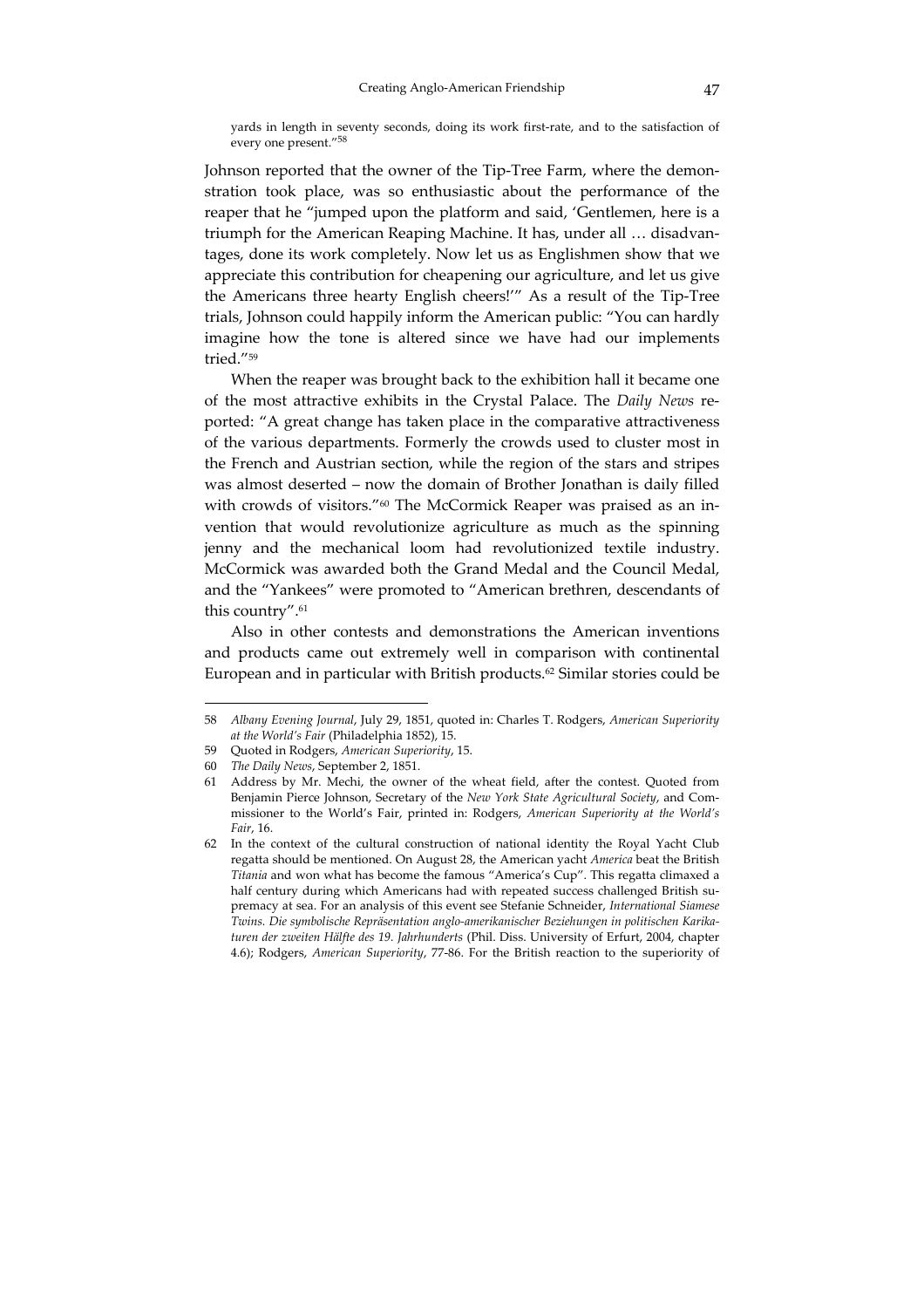told with regard to American ships and locks.<sup>63</sup> Although the number of American exhibits was not really impressive – less than 3% of the 20.000 exhibits came from the United States –, American exhibitors won more prizes than many states on the continent and relatively more than Great Britain.



#### **Figure 1: Number of prizes in relation to number of exhibitors**

*Based on data presented in the Official Report from 1853, 723, quoted in Kretschmer (1999), 48.*

Out of a total of 172 Council Awards for unique and ingenious items, the United States won five (for Borden's Meat Biscuit, Dick's Anti‐Friction Press, Bond & Son's Astronomical instruments, Goodyear's India Rubber, and for McCormick's Reaper). Of the 2.987 Prize Medals, 102 went to the United States, and 55 other American exhibits obtained an honorable men‐ tion.64 *The Times* commented that "Great Britain has received more useful ideas, and more ingenious inventions from the United States, through the exhibition, than from all other sources".65

About six weeks after the opening of the exhibition the British attitude towards the American contributions had reversed itself. Instigated by the

- 63 See Rodgers, *American Superiority at the World's Fair*.
- 64 Kretschmer, *Geschichte der Weltausstellung*, 48.

 $\overline{a}$ 

65 *The Times*, September 6, 1851, quoted in: Dalzell, *American Participation*, 51.

American locks produced by Day and Newell see B.P. Johnson, *Report on the Industrial Exhibition*, London 1851, in Appendix. *Transactions of the New York State Agricultural Soci‐ ety*, Vol. XI, 140‐41.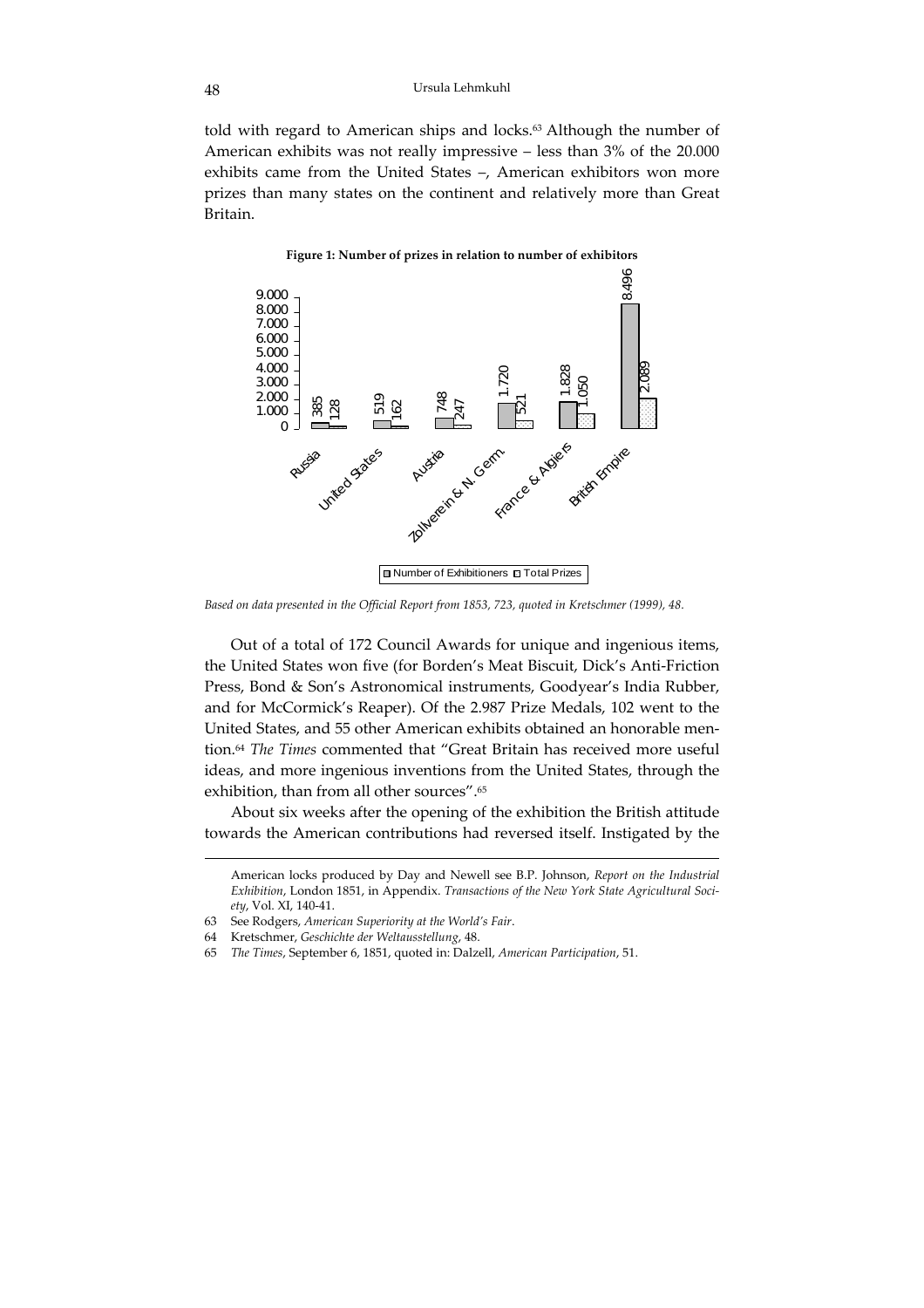technological success of American manufactured products the English discourse of cultural superiority was superseded by a discourse of kinship. Not the differences between Britain and the United States were focused on but the similarities and common characteristics – cultural, political, economic and racial. The success of the American products was explained by their utilitarian character. They were built as "labor saving devices", easy to use and to repair even for non‐specialists. American machinery and tools were seen as the direct outcome of the American "democratic way of life". They represented the *Royal Commission*'s ideal of a "broad, robust, masculine, industrial system, based upon the demand of the masses".<sup>66</sup>

The argumentative linkage of technological success and political sys‐ tem was insinuated by the semantic doubling of 'civilization' and 'civility', that is civilization understood as a civilized (political) way of life.<sup>67</sup> Taking a recourse to Thomas Paine's position of 1792, according to which "the more perfect civilization is, the less occasion has it for government", the *London Observer* explained by the end of August 1851: "No Government of favoritism raises any manufacture to a pre-eminence. [...] Everything is entrusted to the ingenuity of individuals, who look for their reward to public demand alone".68

The integration of the United States – at least rhetorically and argumentatively – as an equal partner into the community of civilized nations and the discovery of 'special relations' between Great Britain and her "American brother" was aptly expressed by *The Times* in September 1851. Written in the typical emphatic style of the 19<sup>th</sup> century progressive discourse *The Times* argued:

"[…] we hope that an improvement in the physical condition of mankind will tend ma‐ terially to soften manners generally; and conduce to an universal cultivation of every humanizing art and science. […] and, if we were called upon at this moment to select that people which, of all others, from their political and social condition is more especially under an obligation to obey the dictates of this international morality, we should without hesitation point to the United States of America. Unlike all other nations, they have not been condemned to pass through an ignorant and barbarous infancy. They began their national existence at the highest point of civilization to which mankind has yet attained. They enter into the great commonwealth of nations just when science and art have almost annihilated time and distance, and when intelligence can be communicated from one end of the earth to the other almost with the rapidity of thought. […] although many different races of men have contributed to make up this population, one nation,

<sup>66</sup> *The Times*, June 6, 1851.

<sup>67</sup> See Jörg Fisch, "Zivilisation, Kultur", *Geschichtliche Grundbegriffe* vol. 7 (Stuttgart 1992), 679‐774, here: 716, 721 f.

<sup>68</sup> *London Observer*, August 27, 1851.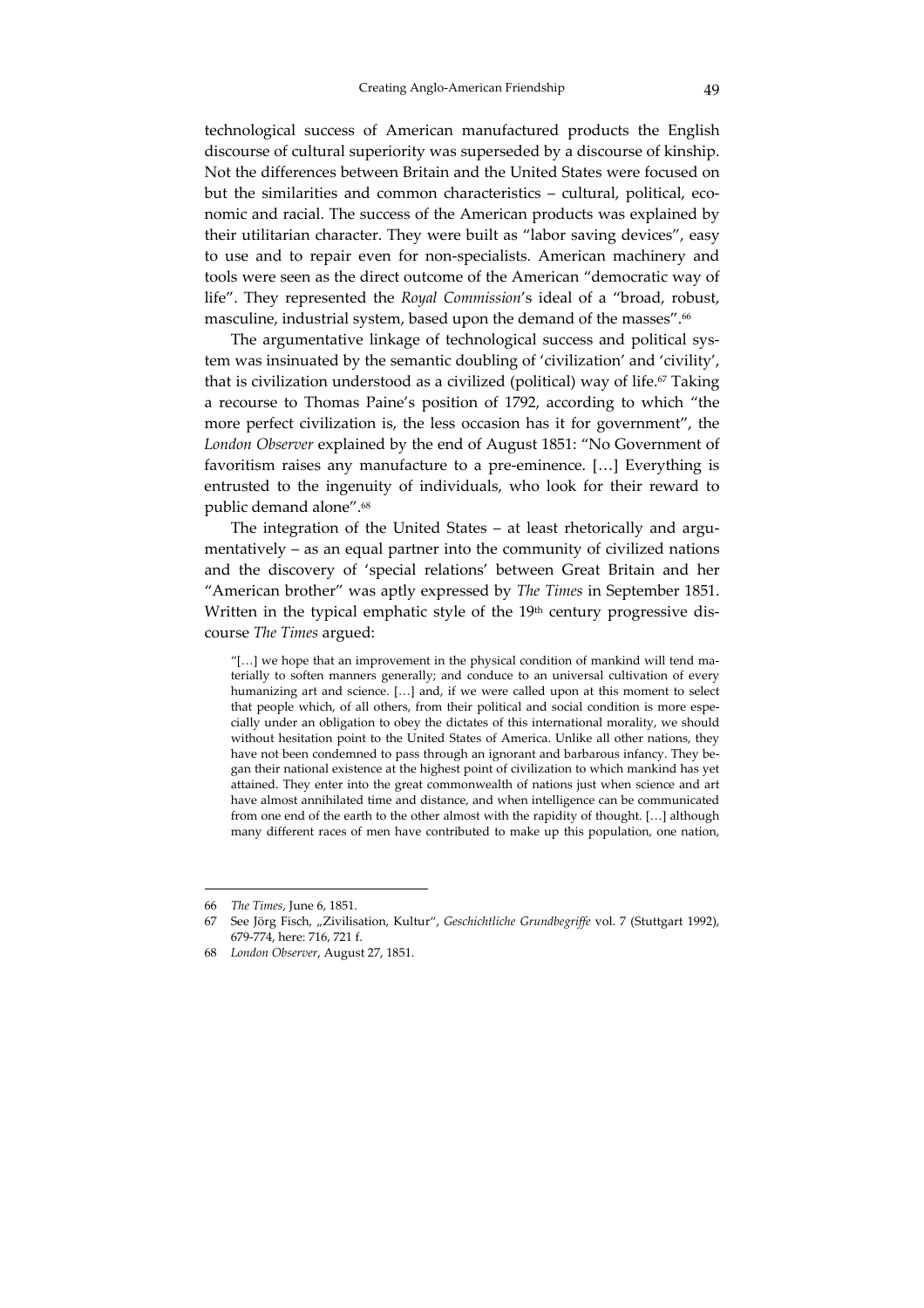viz., the English, have so far outnumbered all others in this contribution as to stamp upon them a national and peculiar character."<sup>69</sup>

At about the same time, *The New York Times* published a long report from the American ambassador to France, Hon. Wm C. Rives, who had visited the exhibition in the summer of 1851. Despite its diplomatic style and language, the report illuminates that the processes of perceptional change described above also happened on the other side of the Atlantic. It especially reveals the revision of the pattern of cultural inferiority that had characterized American self‐perception before the exhibition. Rives wrote:

"In entering into a competition of so much gorgeousness as this, it was hardly to be ex‐ pected that so young and simple and republican a people as that of the United States would make a very brilliant *debut*. I always regretted, therefore, that we entered the lists as general competitors. [...] In spite of these mistakes of our own, and the ill-natured use made of them to our disadvantage by the critics, the solid and intrinsic merit of the American part of the Exhibition finally made itself felt and appreciated by all, and it is now I think universally admitted, even in England, where so many jealousies and prejudices are to be overcome, that in an industrial and useful point of view, no nation contributed more to the Exhibition than the United States."<sup>70</sup>

And in a slightly satirical report about the victory of the American *steamer* in one of the races that were organized in order to test the newest inventions in ship technology the *Boston Evening Transcript* eventually set the tone for reversing the hierarchical structure of the perception patterns that had dominated Anglo‐American relations up to this point.

"There is an old French proverb, that those laugh best who laugh last. The truth of it is likely to be demonstrated in the intercourse of the last six months, between "John Bull" and his repudiated offspring, "Brother Jonathan". Because the latter did not fill up the space allotted to him in the Crystal Palace with all sorts of showy contrivances and ornaments – with silks and satins and splendid cloths – with costly articles and furniture, and ministering solely to the luxurious tastes of the opulent – our plain Brother Jonathan, in his suit of homespun, was laughed at, pointed at, and jeered at, till he himself began to distrust his own merits, and to think of getting back to his own folks , there to own up to being eaten, hide his diminished head and lay low.

But while Jonathan was sitting disconsolate in the midst of his "traps", in the Glass Pal‐ ace, and wishing that he had had nothing to do with his father Bull's invitation to all the nations of the world, to come over and compete with one another in their "fixins" and "notions", Jonathan happened to take a newspaper, and learned that one of his Collins' steamers had made a passage beating the best of Bull's line out and out. Jonathan

<sup>69</sup> *The Times*, September 16, 1851. For an American perspective see the report of B. P. John‐ son, representative of the State of New York. He explained: "The influence of our exhibition [...] has more powerfully demonstrated the peculiar advantages of our free institutions in the development of the energies of the people, than would have been done if the government had made a large appropriation." Quoted in: Curti, *America at the World's Fairs*, 840.

<sup>70</sup> *The New York Times*, October 31, 1851.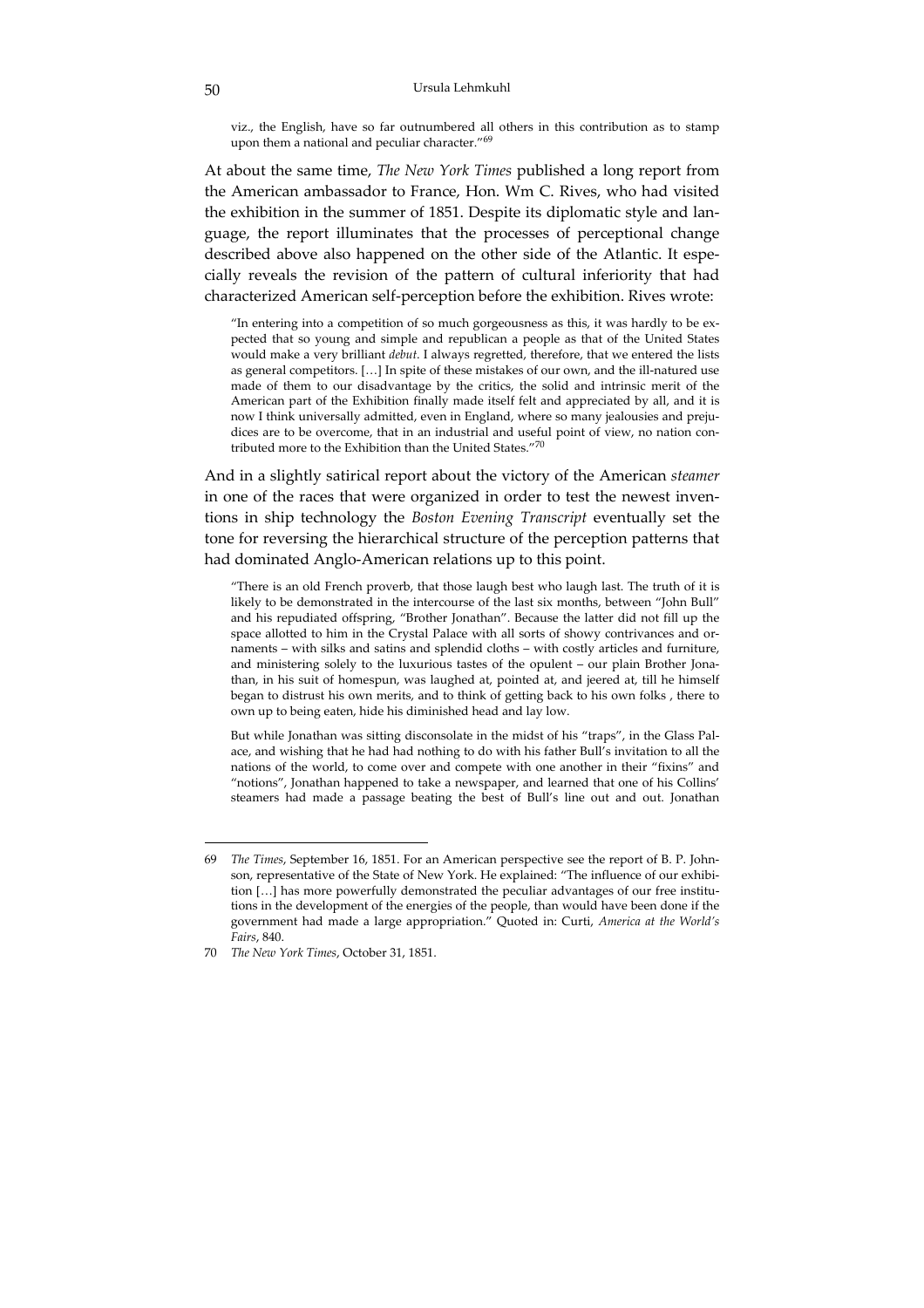slapped his leg, and stroked it up and down, and his face brightened as he read. He resolved to stay a while longer, just to see what might turn up." $\overline{71}$ 

### **Visualization, Performance and Publicity: The Catalytic Effects of 19th Century World Exhibitions**

The remarkably rapid change of the perception and the interpretation of Anglo‐American relations not only invites drawing conclusions about the content, the mediators and the mediating agencies carrying and disseminating the new interpretative patterns. It also asks for an explanation of why the new patterns evolved so quickly. In only two months, in July and August 1851, the 'old' perceptional patters of the Self and the Other were completely reversed on both sides of the Atlantic.<sup>72</sup> Neither cognitive psychology nor institution theories offer adequate theoretical explanations for the enormous momentum with which in the context of this historical event new cognitive patterns replaced old ones. Both approaches instead stress the persistence of established cognitive structures.<sup>73</sup> The American technological success, which was crucial for the reinterpretation of the character of American civilization, depended without doubt on the access of the masses to the exhibition and the publicity produced by the public competitions accompanying the exhibition. But only the combination of perform‐ ance and communication accounts for the catalytic impact of the public trials. Hence, in order to explain the dynamics of the reinterpretation of Anglo‐American relations the communicative impulses resulting from the institutionalized setting offered by the exhibition, including the public trials as performative acts, have to be considered.

<sup>71</sup> *Boston Evening Transcript*, quoted in: Rodgers, *American Superiority*, 87‐88.

<sup>72</sup> Secretary of State Daniel Webster in a speech delivered at the Boston Rail Road Jubilee on September 17, 1851, referred to this complete reversal and tried to explain it: "Why … the bitterest, the ablest, the most anti-American press in all Europe [London Times] within a fortnight, has stated that in every thing valuable, in every thing that is for human improvement, the United States go so far ahead of every body else as to leave nobody else in sight. … This results partly from the skill of individuals, and partly from the untiring ingenuity of the people, and partly from those great events which have given us the ocean of one world on one side, and the ocean of the other world on the other". Quoted in: Rodgers, *American Superiority*, 109.

<sup>73</sup> For a summary of different approaches to cognitive theory see: Jakob Schissler, Christian Tuschhoff, "Kognitive Schemata: Zur Bedeutung neuerer sozialpsychologischer For‐ schung für die Politikwissenschaft", *Aus Politik und Zeitgeschichte*, 52‐53/88 (23. 12. 1988), 3-13; Deborah Welch Larson, "The Role of Belief Systems and Schemas in Foreign Policy Decision Making", *Political Psychology*, 15, 1994, 17‐33; Ragnhild Fiebig‐von Hase, "In‐ troduction", in: Ragnhild Fiebig‐von Hase, Ursula Lehmkuhl (eds), *Enemy Images in American History* (Providence, Oxford 1997), 1‐40.